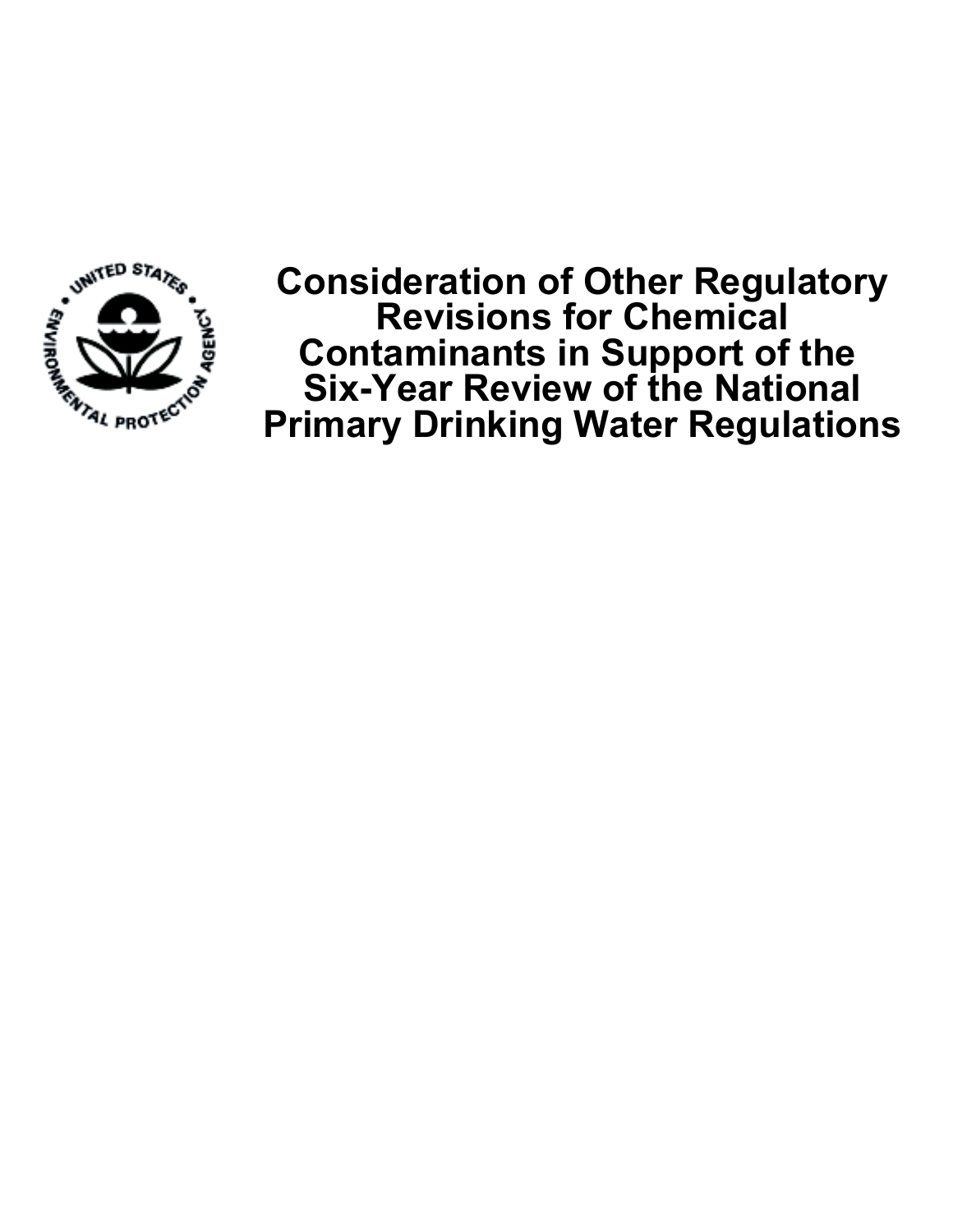**Office of Water Office of Ground Water and Drinking Water (4606M) EPA 815-R-03-005 www.epa.gov/safewater June 2003**

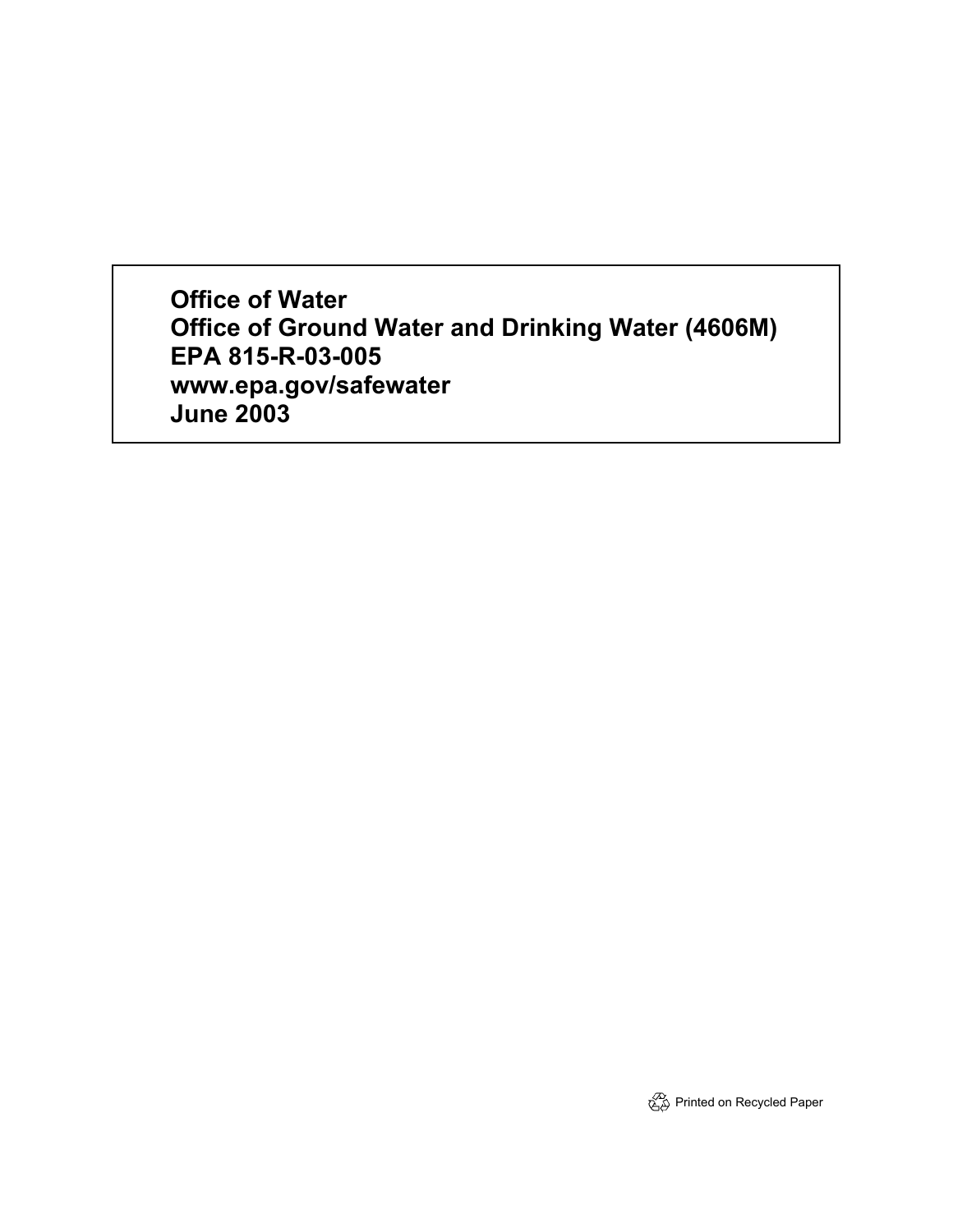# **Consideration of Other Regulatory Revisions for Chemical Contaminants in Support of the Six-Year Review of the National Primary Drinking Water Regulations**

June 2003

United States Environmental Protection Agency Office of Water Office of Ground Water and Drinking Water Drinking Water Protection Division Drinking Water Protection Branch 1200 Pennsylvania Avenue, NW (4606M) Washington, DC 20460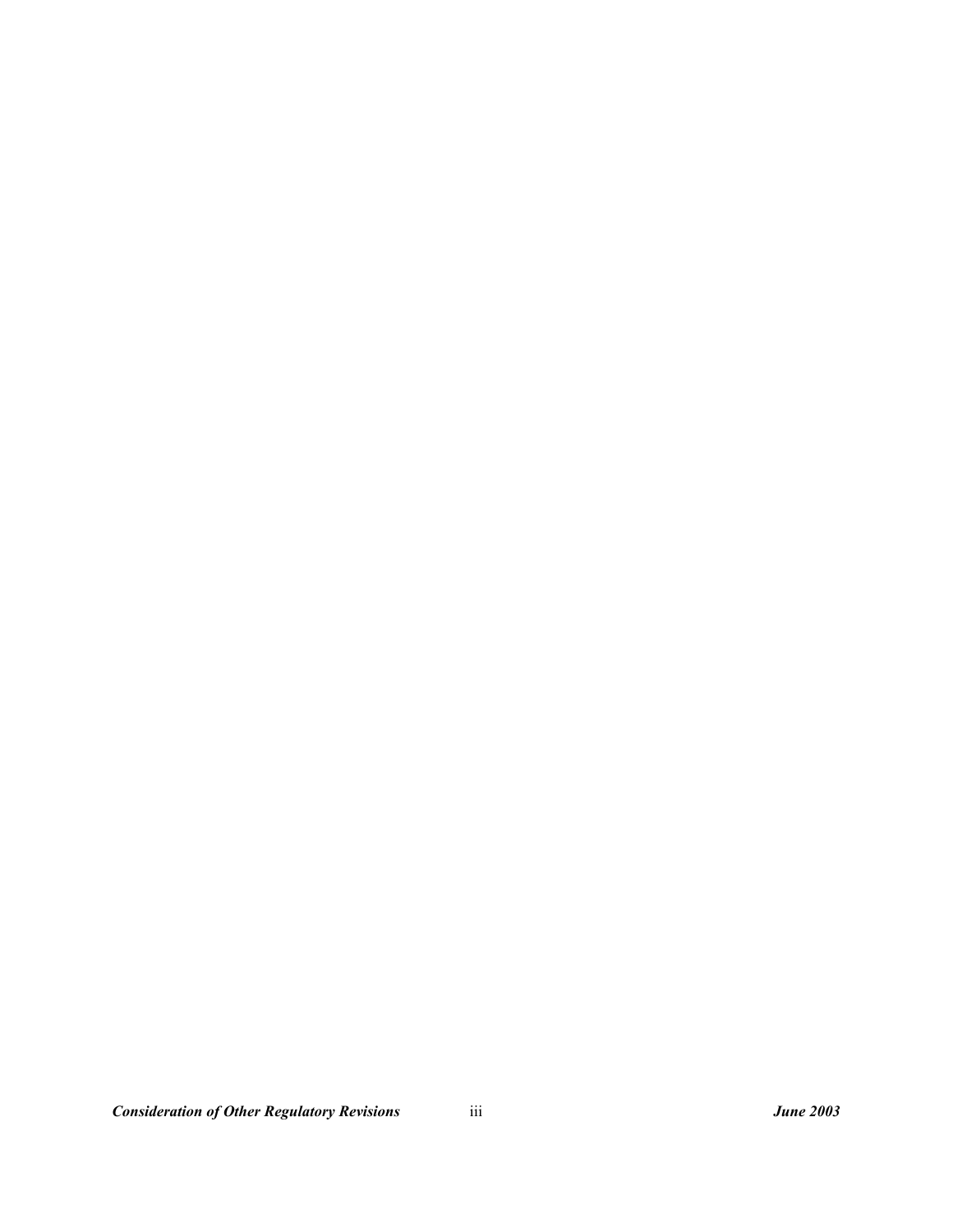## **TABLE OF CONTENTS**

| 1.0 |                                                                     |
|-----|---------------------------------------------------------------------|
| 2.0 |                                                                     |
| 3.0 |                                                                     |
| 4.0 |                                                                     |
| 5.0 |                                                                     |
| 6.0 |                                                                     |
| 7.0 | Consumer Confidence Report and Public Notification Requirements  12 |
| 8.0 |                                                                     |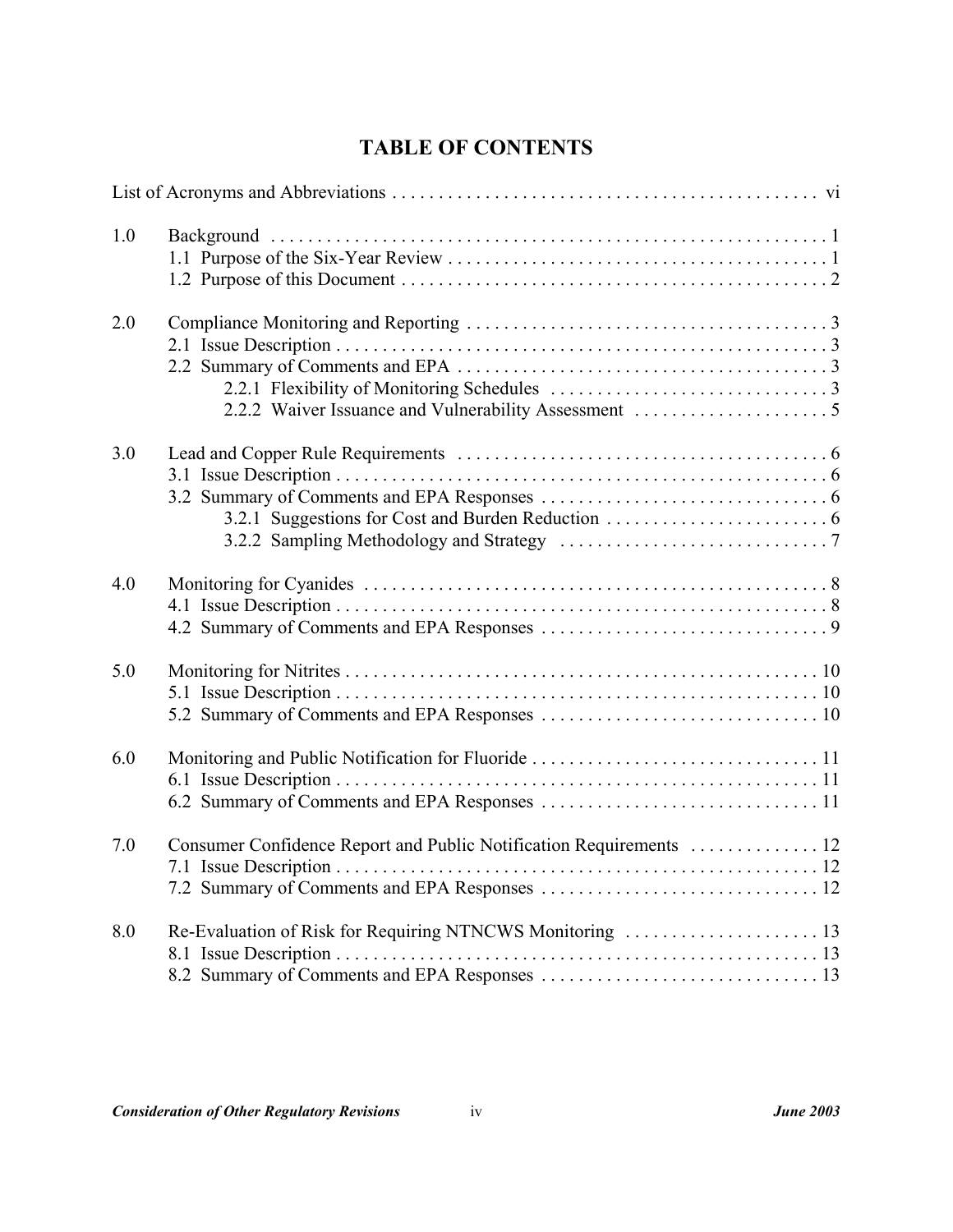## **TABLE OF CONTENTS, continued...**

| Appendix Table 1: Implementation Issues Identified by Headquarters in the December |  |
|------------------------------------------------------------------------------------|--|
|                                                                                    |  |
| Appendix Table 2: Additional Written and Verbal Implementation Issues Submitted by |  |
|                                                                                    |  |
| Appendix Table 3: Implementation and Other Regulatory Revision Issues Submitted as |  |
|                                                                                    |  |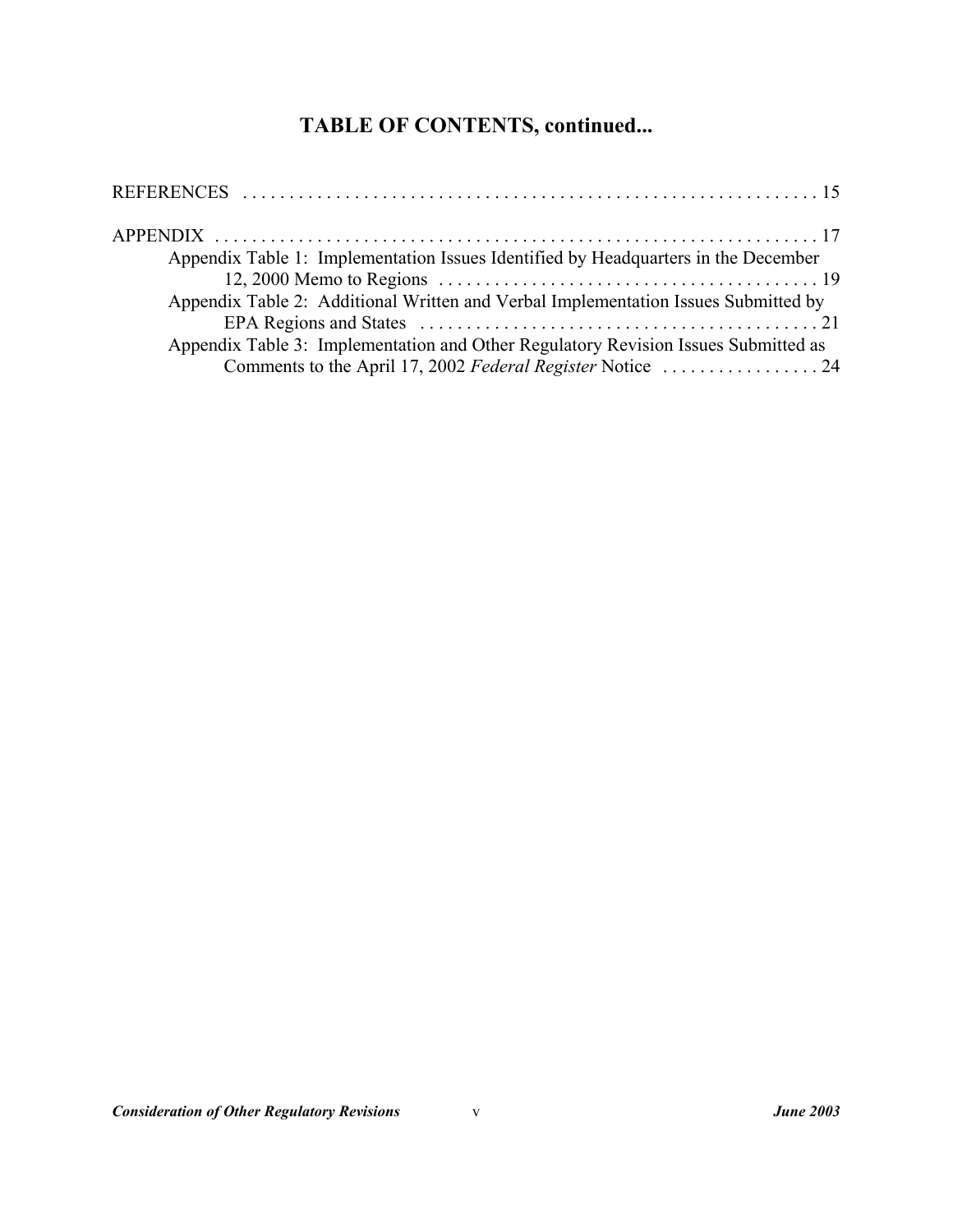## **List of Acronyms and Abbreviations**

| <b>ASDWA</b>  | Association of State Drinking Water Administrators       |
|---------------|----------------------------------------------------------|
| <b>BAT</b>    | <b>Best Available Technology</b>                         |
| <b>CCR</b>    | <b>Consumer Confidence Report</b>                        |
| <b>CFR</b>    | Code of Federal Regulations                              |
| <b>CMR</b>    | <b>Chemical Monitoring Reform</b>                        |
| <b>CWS</b>    | Community water system                                   |
| EPA           | United States Environmental Protection Agency            |
| <b>EPTDS</b>  | Entry point to the distribution system                   |
| <b>FR</b>     | <b>Federal Register</b>                                  |
| <b>GUDI</b>   | Ground water under the direct influence of surface water |
| HQ            | <b>EPA Headquarters</b>                                  |
| <b>ICC</b>    | Interstate carrier conveyance                            |
| IOC           | Inorganic chemical                                       |
| <b>LCCA</b>   | <b>Lead Contamination Control Act</b>                    |
| <b>LCR</b>    | Lead and Copper Rule                                     |
| <b>MCL</b>    | Maximum Contaminant Level                                |
| mg/L          | Milligrams per liter                                     |
| <b>NPDWR</b>  | National Primary Drinking Water Regulation               |
| <b>NTNCWS</b> | Non-transient, non-community water system                |
| PN            | <b>Public Notification</b>                               |
| <b>PWS</b>    | Public water system                                      |
| <b>RTC</b>    | Return-to-Compliance                                     |
| <b>SDWA</b>   | Safe Drinking Water Act                                  |
| <b>SMCL</b>   | Secondary Maximum Contaminant Level                      |
| <b>SMF</b>    | <b>Standard Monitoring Framework</b>                     |
| <b>SOC</b>    | Synthetic organic chemical                               |
| <b>SWAP</b>   | Source Water Assessment and Protection                   |
| <b>TNCWS</b>  | <b>Transient Non-Community Water System</b>              |
| <b>USEPA</b>  | U.S. Environmental Protection Agency                     |
| <b>VOC</b>    | Volatile organic chemical                                |
| <b>WQP</b>    | Water quality parameter                                  |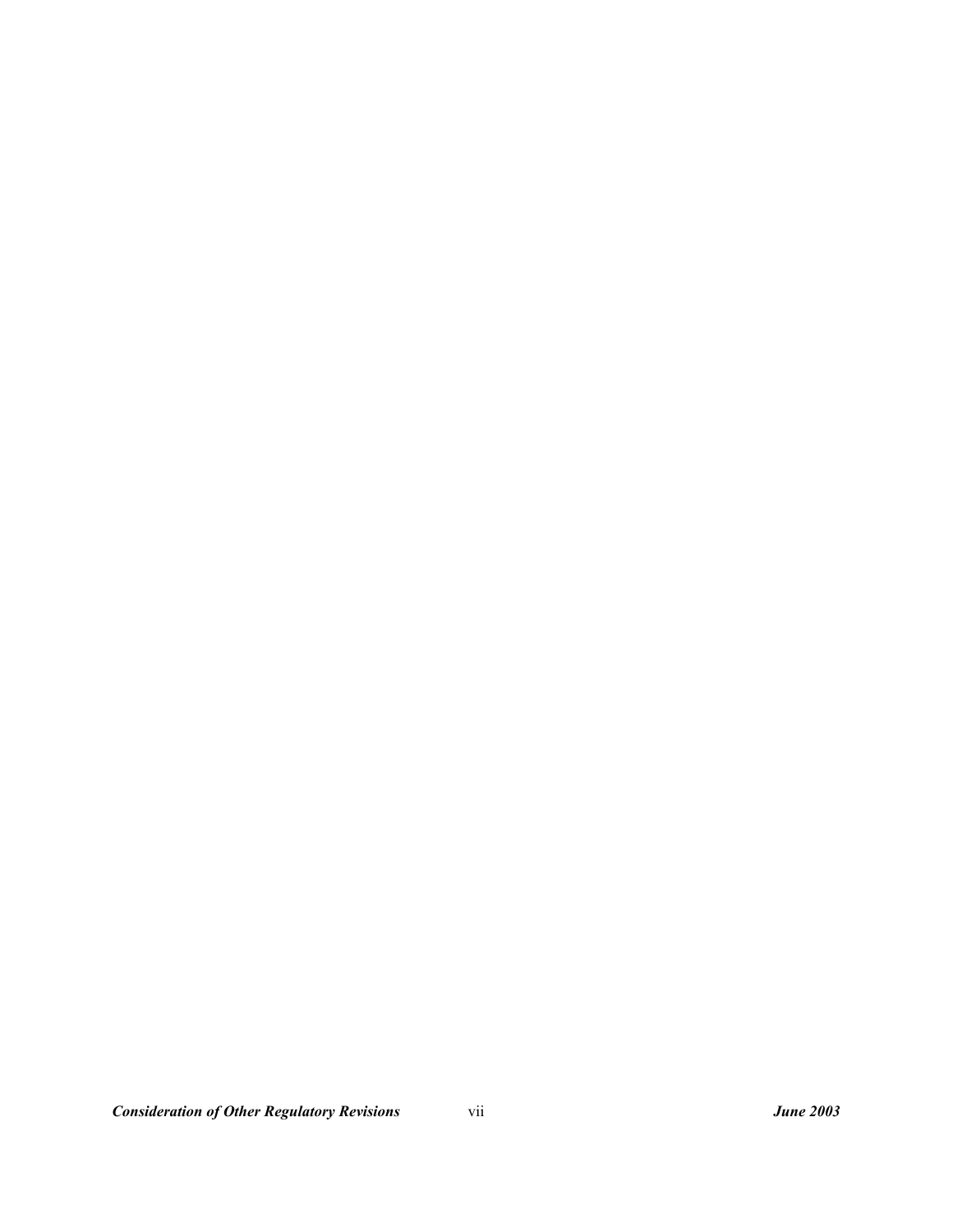#### **1.0 Background**

#### *1.1 Purpose of the Six-Year Review*

Under the Safe Drinking Water Act (SDWA), the U.S. Environmental Protection Agency (EPA) must periodically review existing National Primary Drinking Water Regulations (NPDWRs) and, if appropriate, revise them. This requirement is contained in section 1412(b)(9) of the SDWA, as amended in 1996, which reads:

*The Administrator shall, not less often than every 6 years, review and revise, as appropriate, each national primary drinking water regulation promulgated under this title. Any revision of a national primary drinking water regulation shall be promulgated in accordance with this section, except that each revision shall maintain, or provide for greater, protection of the health of persons.*

To facilitate the quality and consistency of this regulatory review process, EPA performed a series of analyses at the beginning of each review cycle, intended to target those NPDWRs that are the most appropriate candidates for revision. The Agency plans to use available, scientifically-sound data to make decisions regarding whether or not to revise a regulation. During each review cycle, EPA will review the following key information to make decisions regarding regulatory changes: health risk assessments; technology assessments; other revisions related to implementation of the regulations; occurrence and exposure analyses; and economic considerations.

For its review of other regulatory revisions, EPA focused on issues that are not already being addressed, or have not been addressed, through alternative mechanisms (e.g., as a part of a recent or ongoing rulemaking). Where appropriate alternative mechanisms did not exist, EPA considered these implementation-related concerns if the potential revision met the following criteria:

- (1) It indicated a potential change to an NPDWR, as defined under section 1401 of  $SDWA<sup>1</sup>$ ;
- (2) It was "ready" for rulemaking that is, the problem to be resolved has been clearly identified and specific option(s) have been formulated to address the problem; and
- (3) It met at least one of the following conditions:
	- clearly improved the level of public health protection; and/or

<sup>&</sup>lt;sup>1</sup> The subject of the Six-Year-Review, as specified in section  $1412(b)(9)$  of the SDWA, is "each national primary drinking water regulation," as defined under section 1401 of the SDWA . Therefore, EPA has modified the above criteria to clarify that revisions the Agency will consider are those "to an NPDWR, as defined under section 1401 of SDWA" rather than "in the 40 CFR 141 requirements."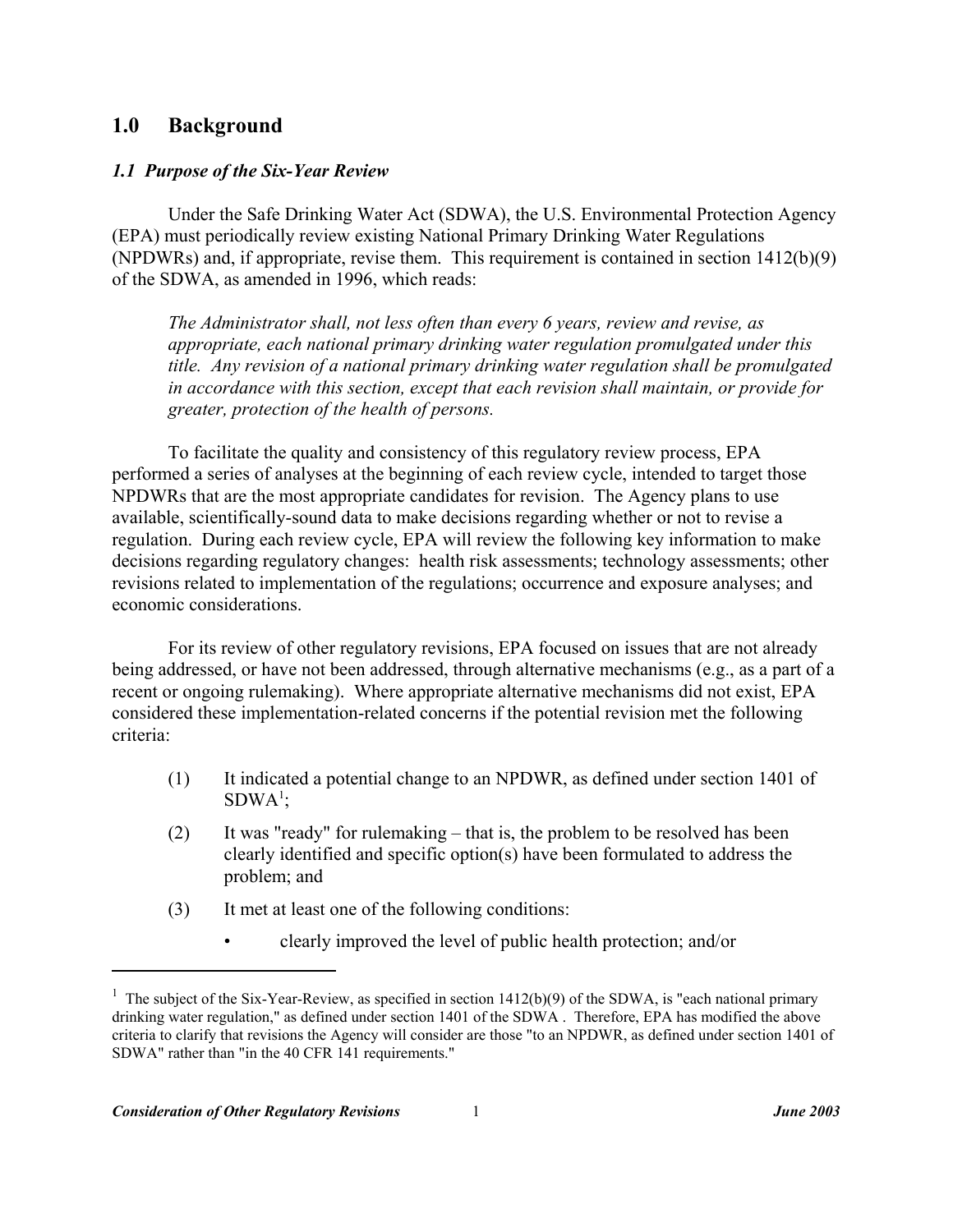• represented a meaningful opportunity for cost savings while not lessening public health protection.

#### *1.2 Purpose of this Document*

In December of 2000, EPA Headquarters (HQ) circulated a memorandum to its Regional offices requesting feedback on issues relating to the implementation of its drinking water regulations. Although the memorandum specified a "potential set of issues" for consideration (Appendix, Table 1), Regions were asked to identify any other known issues related to regulatory implementation. In addition, the Association of State Drinking Water Administrators (ASDWA) was asked to confer with the States regarding implementation issues that they felt needed to be reviewed or addressed.

The number and extent of responses from EPA Regions and States were limited. In response to the memorandum and the request to the ASDWA, EPA received feedback from: nine EPA Regions, seven States, and ASDWA. Of the written communications received, a few discussed issues that have already been addressed in the recently published arsenic and radionuclides NPDWRs (66 FR 6975, January 22, 2001 (USEPA, 2001); 65 FR 76707, December 3, 2000 (USEPA, 2000b)), and others are being addressed through ongoing mechanisms. This document summarizes the implementation issues that were discussed in this written (and some verbal) feedback from EPA Regions and States (Appendix, Table 2). Copies of these written communications, as well as the memorandum that was sent to Regions requesting feedback, are available at the Six-Year Review [OW-2002-0012] Water Docket, U.S. Environmental Protection Agency; 1301 Constitution Avenue, NW, EPA West, Room B-102, Washington, DC 20460; (202) 566-2426 between 8:30 a.m. and 4:30 p.m. Eastern Time, Monday through Friday, excluding Federal holidays.

The regulatory implementation issues that EPA considered during the 1996-2002 review cycle are summarized in this report. In response to public comments received regarding the April 17, 2002 *Federal Register* notice in which EPA announced its preliminary revise/not revise decisions, this document has been amended to provide clarifications on Agency rationale and findings regarding the various implementation-related issues that were discussed by EPA Regions and States (67 FR 19030 (USEPA, 2002)). Specifically, EPA has added summary tables to this document (see Appendix), which provide a concise depiction of the issues raised and the Agency's current stance on these issues. Other clarifying language has also been added where necessary, throughout the document. The EPA Implementation Sub-Team Workgroup's (consisting of EPA HQ and Regional representatives) positions regarding each of the issues can be found within each of the topical sections of this document. In sections 2 through 8 of this document, a background issue description is provided, followed by a more detailed summary of the Region/State feedback, and EPA's positions on each of the issues raised.

Although EPA received some additional comments (Appendix, Table 3) from the public regarding implementation issues following the April *Federal Register* notice, most issues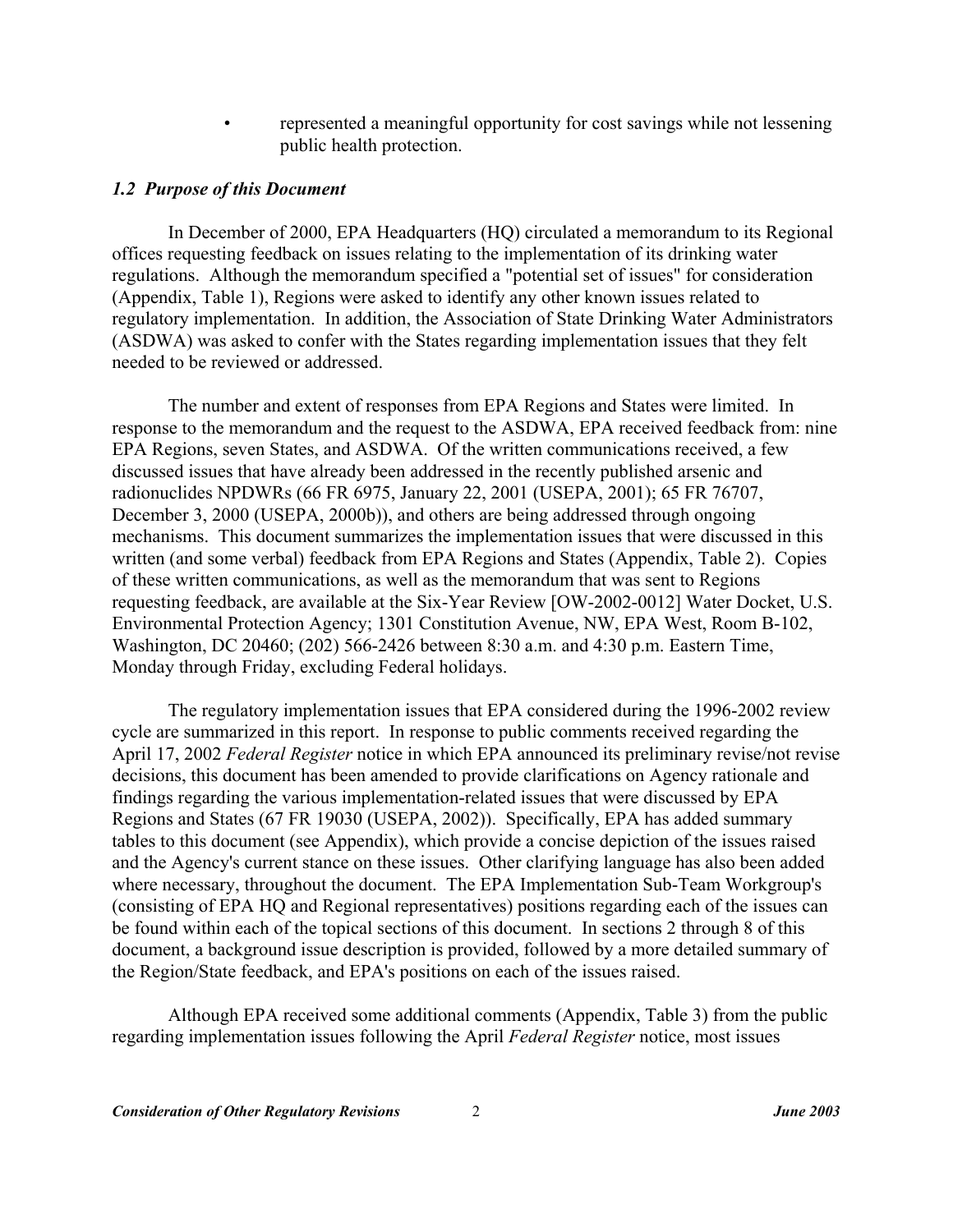overlapped with those raised prior to the Agency's preliminary decisions. For a summary of the public comments regarding implementation issues, and EPA's response to those comments, readers can reference the April 17, 2002, Federal Register notice, or they can obtain a copy of the document: *Public Comment and Response Summary for the Six-Year Review of National Primary Drinking Water Regulations* (USEPA, 2003).

### **2.0 Compliance Monitoring and Reporting**

#### *2.1 Issue Description*

In developing the NPDWRs, EPA established monitoring requirements for contaminants, including frequency and location of sampling. The Agency's general monitoring framework for these chemical contaminants is referred to as the Standard Monitoring Framework (SMF). This framework consists of required compliance monitoring every three, six, and nine years, depending on the occurrence of regulated contaminants, and the issuance of waivers by States. EPA has allowed the use of grandfathered data for some contaminants, and has a process for allowing States to issue waivers to public water systems (PWSs) for the regulated chemical contaminants (see 40 CFR §§141.23 and 141.24).

Many commenters suggested that compliance monitoring schedules and waiver issuance, as currently structured, provide inadequate flexibility, and/or are inconsistently applied across different types of PWSs and different contaminant groups. Most commenters would like to see more consistent application of the regulations. Some commenters also expressed interest in reducing recordkeeping and reporting requirements to alleviate the burden on States and PWSs.

#### *2.2 Summary of Comments and EPA Responses*

#### *2.2.1 Flexibility of Monitoring Schedules*

Comment Summary: Several commenters suggested that current monitoring requirements (and more specifically, triggers for increased monitoring, reduced monitoring, and routine monitoring) provide inadequate flexibility, and/or are inconsistently applied across different types of PWSs (e.g., ground water vs. surface water, or community vs. non-community) and different contaminant groups. Several commenters stated that there is a need to have more consistent application of the regulations, particularly for chronic contaminants where maximum contaminant levels (MCLs) are based on lifetime exposure to contaminants. Related to this, commenters suggested that, to conserve State and PWS resources, new contaminant monitoring schedules should be coordinated with existing contaminant schedules in the SMF. Finally, others commented that the new rules should allow for reductions in monitoring for a variety of contaminants, particularly those determined to be chronic or naturally-occurring (e.g., arsenic and fluoride), and that such contaminants should not need to be monitored quarterly.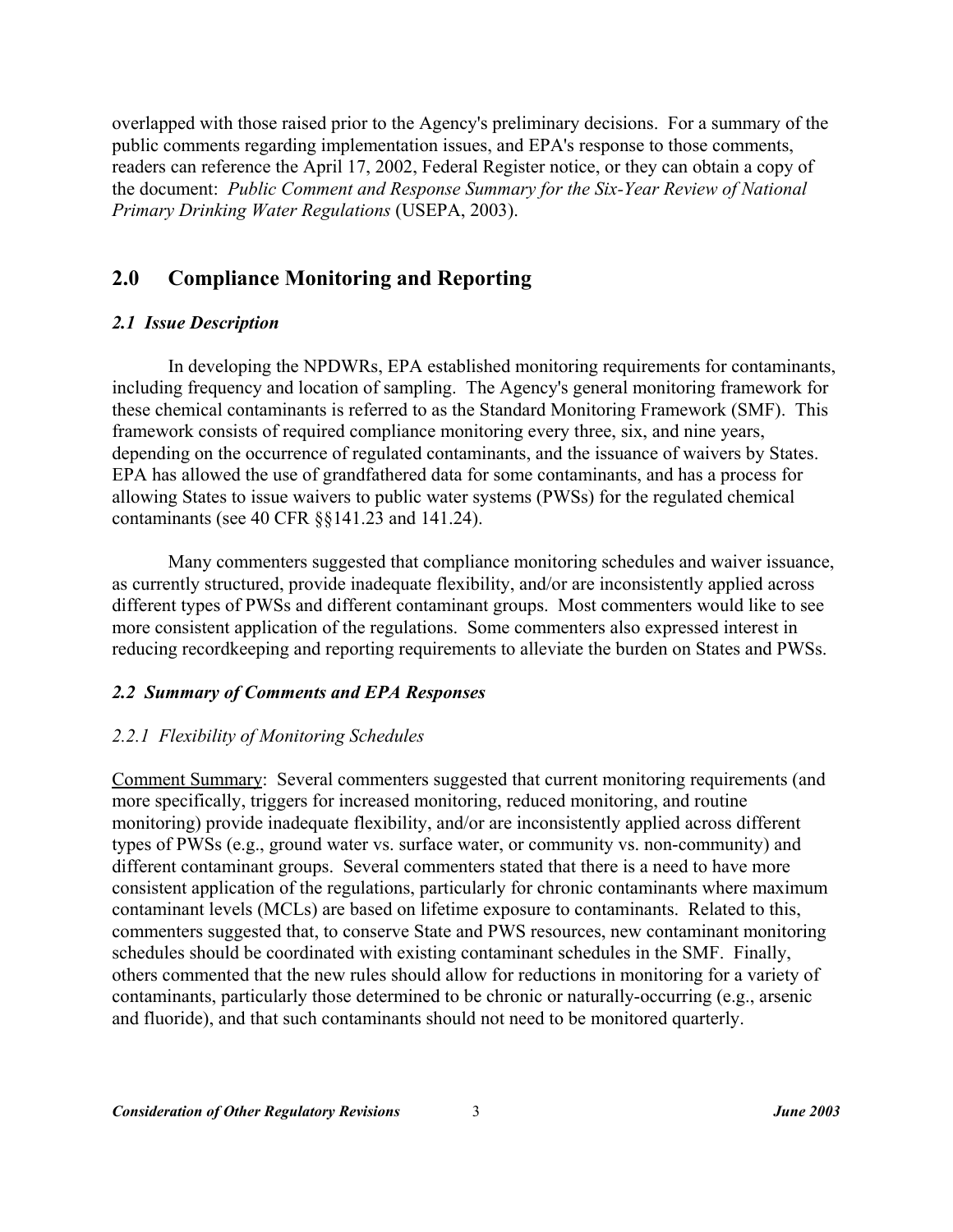Agency Response: The Agency agrees that consistency across regulations is desirable to the extent that it does not jeopardize public health protection or the environment. As part of the Advanced Notice of Proposed Rulemaking (ANPRM) for the Chemical Monitoring Reform (CMR) (62 FR 36099, July 3, 1997 (USEPA, 1997a)), EPA considered some of these consistency issues. However, during the comment period for the CMR, stakeholders generally indicated that the existing monitoring framework was sufficient. Most State commenters indicated that it would be too burdensome to adopt CMR. As a result, the Agency decided to take no further action on the CMR. However, the Agency established an SMF which applies to all of the regulated chemical and radiological contaminants (except lead and copper). The new chemical and radiological rules that EPA has promulgated (e.g., arsenic and radionuclides) are coordinated with the SMF. The Agency made special efforts to ensure that the reduced monitoring periods are in line with the three-year compliance periods in the SMF.

EPA intends to consistently implement compliance determination provisions for inorganic chemicals (IOCs), synthetic organic chemicals (SOCs), and volatile organic chemicals (VOCs) for all non-transient, non-community water systems (NTNCWSs) and community water systems (CWSs), as described in the preamble to the Final Arsenic Rule (66 FR 6975 at 6990, January 22, 2001 (USEPA, 2001)). The rule requires compliance determinations to be based on a running annual average. The clarifications to compliance determinations for SOCs, IOCs, and VOCs are based on the average of the initial MCL exceedance and any subsequent Staterequired confirmation samples. States have the flexibility to require confirmation samples and more frequent monitoring, in addition to required quarterly samples. The average of the exceedance and confirmation samples constitutes the first quarterly sample. Compliance with the MCL is based on the average of the first quarterly sample and three additional samples over a period of one year, unless any one quarterly sample would cause the running annual average to exceed the MCL. Then the system is out of compliance immediately.

With respect to flexibility for States in determining reduced monitoring schedules: although the Agency understands the need for PWSs to reduce monitoring where possible, if a PWS is exceeding an MCL, there is a public health threat and the PWS should monitor on a quarterly basis or install treatment. Moreover, for an acute contaminant, such as nitrate, the Agency believes that regular monitoring is important to characterize any variations in contaminant concentrations that may exceed levels of public health concern. Quarterly monitoring is a tool for States and EPA to track non-compliance with MCLs, as well as to encourage systems to rectify the problem as expeditiously as possible. However, States have the flexibility to evaluate situation-specific circumstances and reduce monitoring, and/or waive the sampling requirements for any given contaminant after minimum criteria are met to demonstrate that the system is reliably and consistently below the MCL and/or not vulnerable to contamination.

Commenters expressed interest in reducing recordkeeping and reporting requirements to alleviate the burden on States and PWSs. State-related reporting and recordkeeping requirements are part of 40 CFR §142, and thus are outside the scope of the Six-Year Review.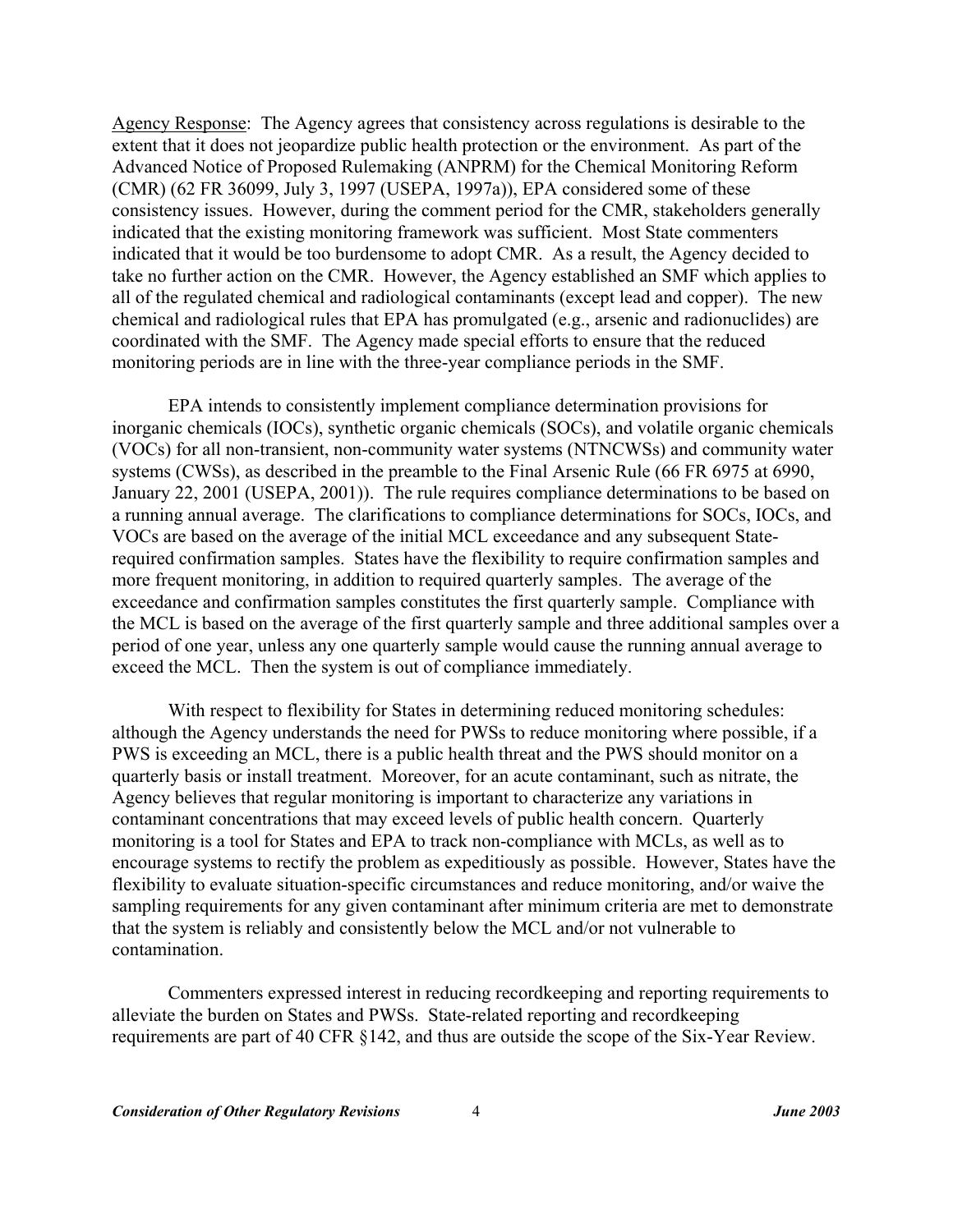The subject of the Six-Year Review, as specified in section 1412(b)(9), is "each national primary drinking water regulation." The NPDWRs are found in part 141. Part 142 governs largely procedural matters, such as primacy, variances and exemptions. While EPA can and does periodically consider changes to the part 142 provisions, such review is not governed by section 1412(b)(9) and so is not part of the Six-Year Review protocol.

#### *2.2.2 Waiver Issuance and Vulnerability Assessment*

Comment Summary: Several commenters pointed to a need for broader flexibility in determining not only the appropriate timing for contaminant monitoring, but also in identifying which contaminants need to be monitored. Specifically, commenters indicated that systems should not be required to monitor for contaminants that are not found in their geographic areas, as based on previous monitoring results, source water assessment data, vulnerability assessments, and hydrogeology. Commenters also indicated the need for flexibility in setting the vulnerable times for pesticide monitoring, based on area-specific temporal patterns.

Agency Response: EPA believes that the existing waiver provisions in the SDWA regulations give States sufficient flexibility to reduce or potentially eliminate monitoring of a chemical contaminant, where appropriate. States that have primacy for the drinking water regulations are responsible for their waiver programs and can grant waivers if a particular pesticide or herbicide has not been previously used, manufactured, stored, transported, or disposed in the area; a system's source water is not susceptible to contamination from the chemical; or the State has determined the system is not vulnerable. The State can grant waivers for individual contaminants, a group of contaminants, or issue an area-wide waiver (see 40 CFR §§141.23 (b) and (c), and 141.24 (f) and (h)). In addition, States can adopt alternative monitoring strategies, as long as the approach is as stringent as the Federal requirements (USEPA, 1997b).

With respect to flexibility in determining vulnerable periods for pesticides: the Agency notes that statistical studies of sampling strategies in surface water (Battaglin and Hay, 1996) have shown that incorporating sampling during spring and early summer runoff periods provides a more accurate representation of annual occurrence than random quarterly sampling (that may avoid these months). Ground water studies (Pinsky *et al.*, 1997) suggest that the more vulnerable ground water settings also show peaks during these periods. EPA is currently looking at the vulnerability assessment issue through another mechanism. The Agency will prepare a comprehensive report on PWS vulnerability to the range of potential drinking water contaminants. The comprehensive report will present approaches to applying vulnerability concepts to drinking water programs.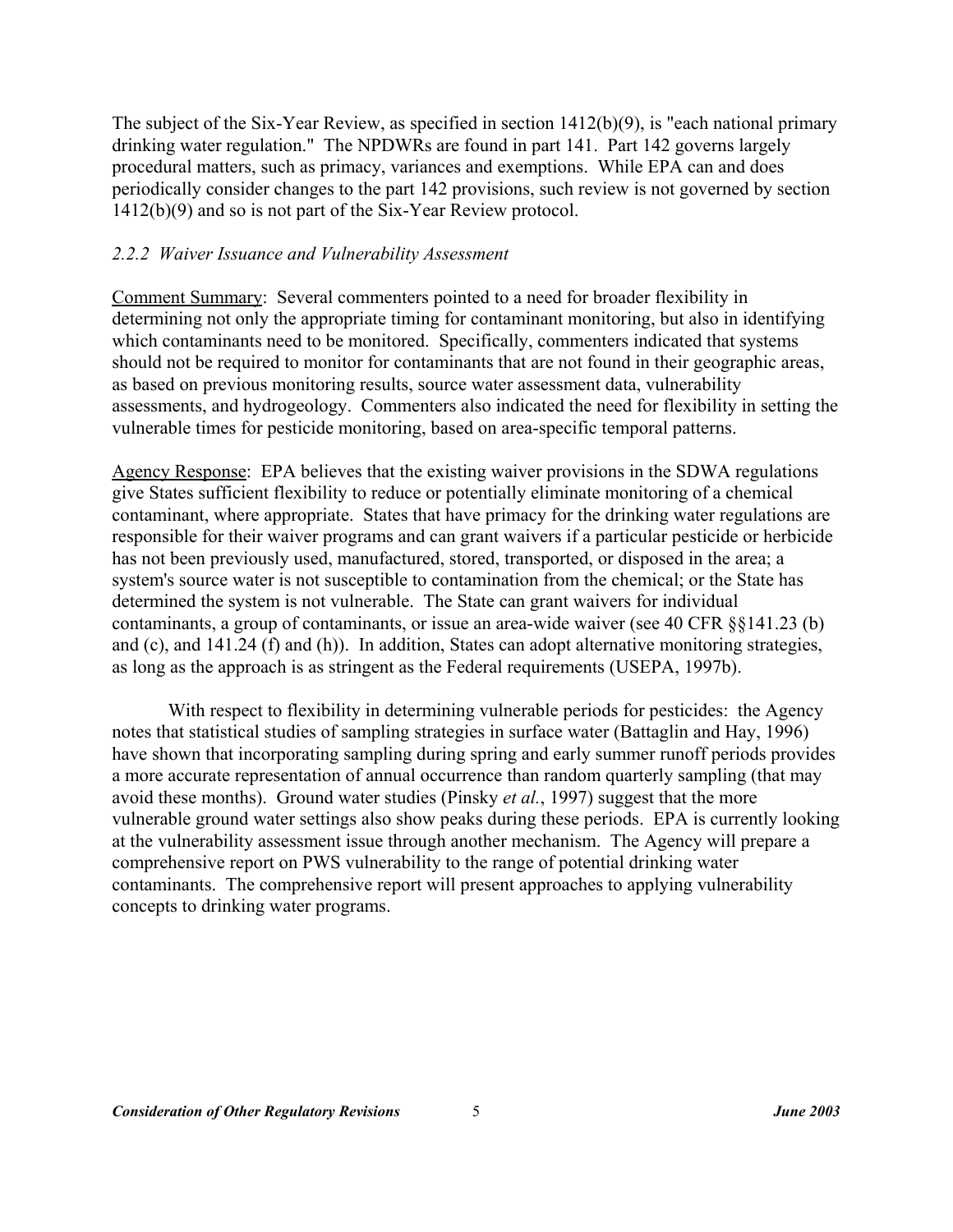## **3.0 Lead and Copper Rule Requirements**

#### *3.1 Issue Description*

EPA published revisions to the Lead and Copper Rule (LCR) on January 12, 2000 (65 FR 1950 (USEPA, 2000a)). The revisions were designed to streamline monitoring and reporting burdens for PWSs and State drinking water agencies. As part of these revisions, EPA added language to the LCR which clarifies requirements and corrects oversights in the original rule. The revisions do not affect the lead and copper maximum contaminant level goals, action levels, or other basic regulatory requirements for monitoring of lead and copper at the tap and optimizing corrosion control.

Commenters made numerous suggestions for further streamlining the monitoring, recordkeeping, and reporting requirements of the LCR. As noted above, State recordkeeping and reporting requirements are outside the scope of the Six-Year Review, as they are part of 40 CFR §142.

#### *3.2 Summary of Comments and EPA Responses*

#### *3.2.1 Suggestions for Cost and Burden Reduction*

Comment Summary: Commenters made several suggestions on ways to reduce burden to PWSs and States, including: reducing monitoring requirements, providing monitoring waivers, discontinuing the copper NPDWR or changing it to a secondary standard, and moving lead and copper onto the SMF schedule of sampling once every 3/6/9 years. Commenters suggested that EPA review the NTNCWS sampling and mitigation requirements to allow for meaningful application of the rule at these systems.

Agency Response: EPA reduced the monitoring requirements for lead and copper in the January 2000 revisions to the LCR and does not believe that further reductions, particularly for copper, can be made without undermining the level of public health protection, which is prohibited by SDWA. Regarding monitoring requirements for lead in the LCR, the Agency believes that any further reductions in monitoring would not provide adequate public health protection for members of sensitive populations (*i.e.*, pregnant women and children six years of age or younger). However, if new peer-reviewed scientific information becomes available, it will be considered.<sup>2</sup>

 $2$  Peer-reviewed data are studies/analyses that have been reviewed by qualified individuals (or organizations) who are independent of those who performed the work but who are collectively equivalent (*i.e.*, peers) to those who performed the original work. A peer review is an in-depth assessment of the assumptions, calculations, extrapolations, alternative interpretations, methodology, acceptance criteria, and conclusions pertaining to the specific major scientific and/or technical work products and of the documentation that supports them (USEPA, 2000c).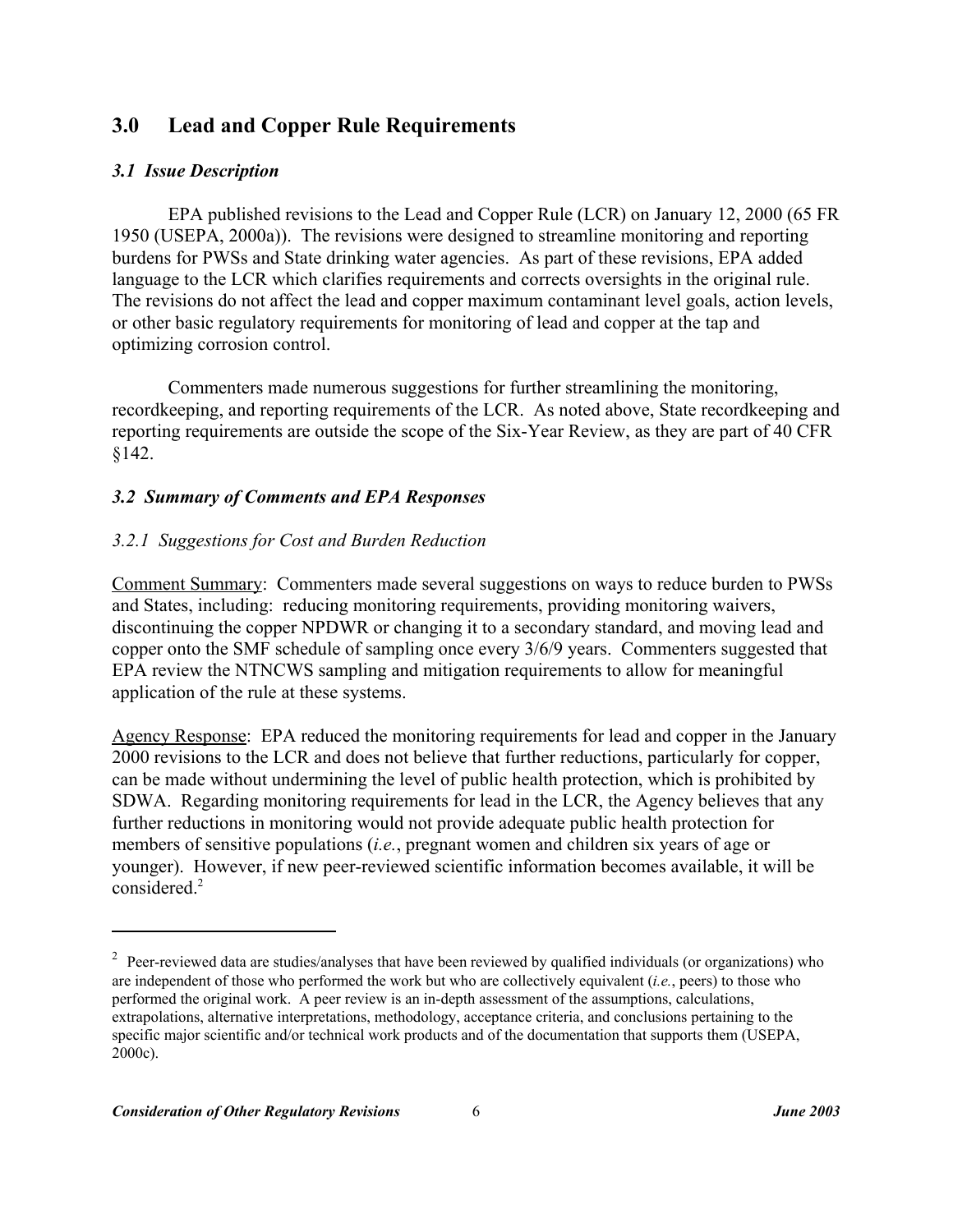EPA considered special allowances for NTNCWSs as part of the January 2000 revisions to the LCR. However, EPA decided at that time to retain the original requirement because the Agency did not have sufficient scientific data that would support reasonable alternatives for all NTNCWSs.

The issues raised by the commenters were already considered by the Agency for the January 2000 revision to the LCR. At this time, the Agency has not received significant new information that suggests it is appropriate to revisit the LCR requirements. The Agency recognizes that the LCR is a challenging rule, but continues to believe that the public health objective addressed by the rule is as important and essential today as it was when the rule was first promulgated. However, the Agency recognizes that more research would be useful to obtain additional information that could be utilized to address some of the issues associated with the implementation of this rule.

#### *3.2.2 Sampling Methodology and Strategy*

Comment Summary: Commenters suggested that the current sampling strategy limits a PWS operator's ability to identify sampling sites. The commenters noted that the current "tiered approach'' to sampling plans, which is designed to target sites likely to have high levels of lead at the tap, has raised public concern about why locations where children are more likely to be exposed to lead and copper (such as schools and day care centers) are not better sampling points. In addition, a commenter indicated that the current corrosion control strategies are marginally effective at preventing particulate lead and copper from entering the water supply and recommended that EPA consider methods for mitigating the release of insoluble components from plumbing fixtures. Commenters also recommended that water systems be allowed to conduct water quality parameter (WQP) monitoring in lieu of continued lead and copper tap monitoring.

Agency Response: The Agency considered modifying the sampling protocol as a part of the January 2000 revisions to the LCR but did not believe that there was sufficient scientific data on which to base a revised protocol. EPA currently believes that regularly utilized household taps are the most appropriate sampling locations to determine whether consumers are being exposed to high levels of lead and copper in drinking water. If a PWS does not have enough sites that meet the tiering criteria, the January 2000 revisions to the LCR provide PWSs with the authority to complete their sampling pool with representative sites throughout the distribution system. At this time, EPA does not have any new information that demonstrates that sampling at other locations (which might be more within the control of the PWS operator), or that modifying the sampling protocol would maintain the same level of public health protection. However, if new peer-reviewed scientific information becomes available, it will be considered.

Regarding the suggestion that schools or day-care centers may be better sampling sites, the Agency notes that the LCR is designed to address system-wide problems with lead and copper contamination. The rule does not specifically target particular structures, such as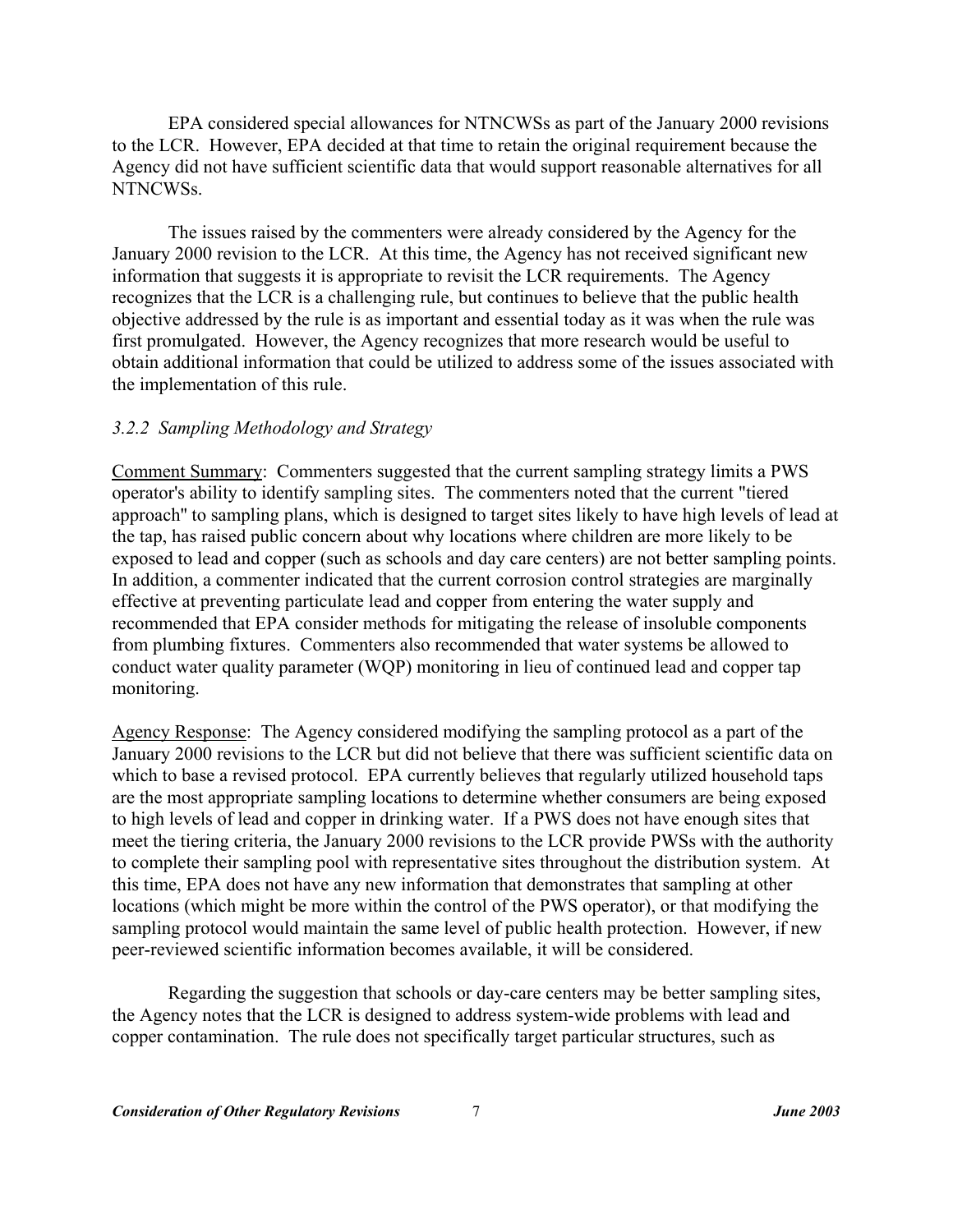schools, but rather contains a monitoring protocol designed to ensure that the overall levels of lead and copper system-wide are minimized. Once optimal treatment is implemented, any remaining problems with elevated lead levels in schools may be due to plumbing, coolers, or other materials in the building. These potential sources of lead in schools are of concern and for this reason are explicitly addressed under the provisions of the Lead Contamination Control Act of 1988 (LCCA) (sections 1461 to 1465 of SDWA). The LCCA directed EPA to publish a guidance manual and testing protocol to assist States and schools in identifying sources and determining the extent of lead contamination in school drinking water and, if necessary, in remedying such contamination. In January 1989, the Agency published and distributed the guidance manual, "Lead in School's Drinking Water," to States and schools. In 1994, the Agency updated and revised the guidance manual entitled "Lead in Drinking Water in Schools and Non-residential Buildings." A copy of this manual may be obtained from the Safewater website http://www.epa.gov/safewater/consumer/leadinschools.html. In addition, the LCCA imposed a ban on the manufacture and sale of water coolers that are not lead free. The LCCA requirements are independent of the NPDWRs and therefore are not addressed under the Six-Year Review process. However, the Agency is continuing to work with schools and States to address problems dealing with lead in school drinking water.

EPA recognizes that the release of insoluble particulate material containing lead and copper can be an issue in some water systems. While more research may be of interest to improve optimization of corrosion control approaches with respect to this source, EPA expects that evaluations and pilot studies by water systems should include testing and consideration of the relative effectiveness of different treatments towards particulate release in systems for which it is important.

EPA does not feel that WQP monitoring is an appropriate substitute for lead and copper tap monitoring. Significant treatment changes or water chemistry disturbances (such as new water sources, major pH/coagulation changes, disinfectant changes, or seasonal water/treatment changes) can influence the effectiveness of corrosion control, which in turn will require appropriate adjustments of treatment. Current regulations require water systems to continue monitoring lead and copper levels to assure that water quality changes adversely affecting the presence of these contaminants in the drinking water are detected and to assure that appropriate adjustments to maintain optimal corrosion control are made.

#### **4.0 Monitoring for Cyanides**

#### *4.1 Issue Description*

EPA published the current NPDWR for cyanide on July 17, 1992 (57 FR 31776 (USEPA, 1992)). Under this regulation, PWSs may receive a waiver for cyanide monitoring. Without a waiver, ground water systems are required to monitor for cyanide once every three years, while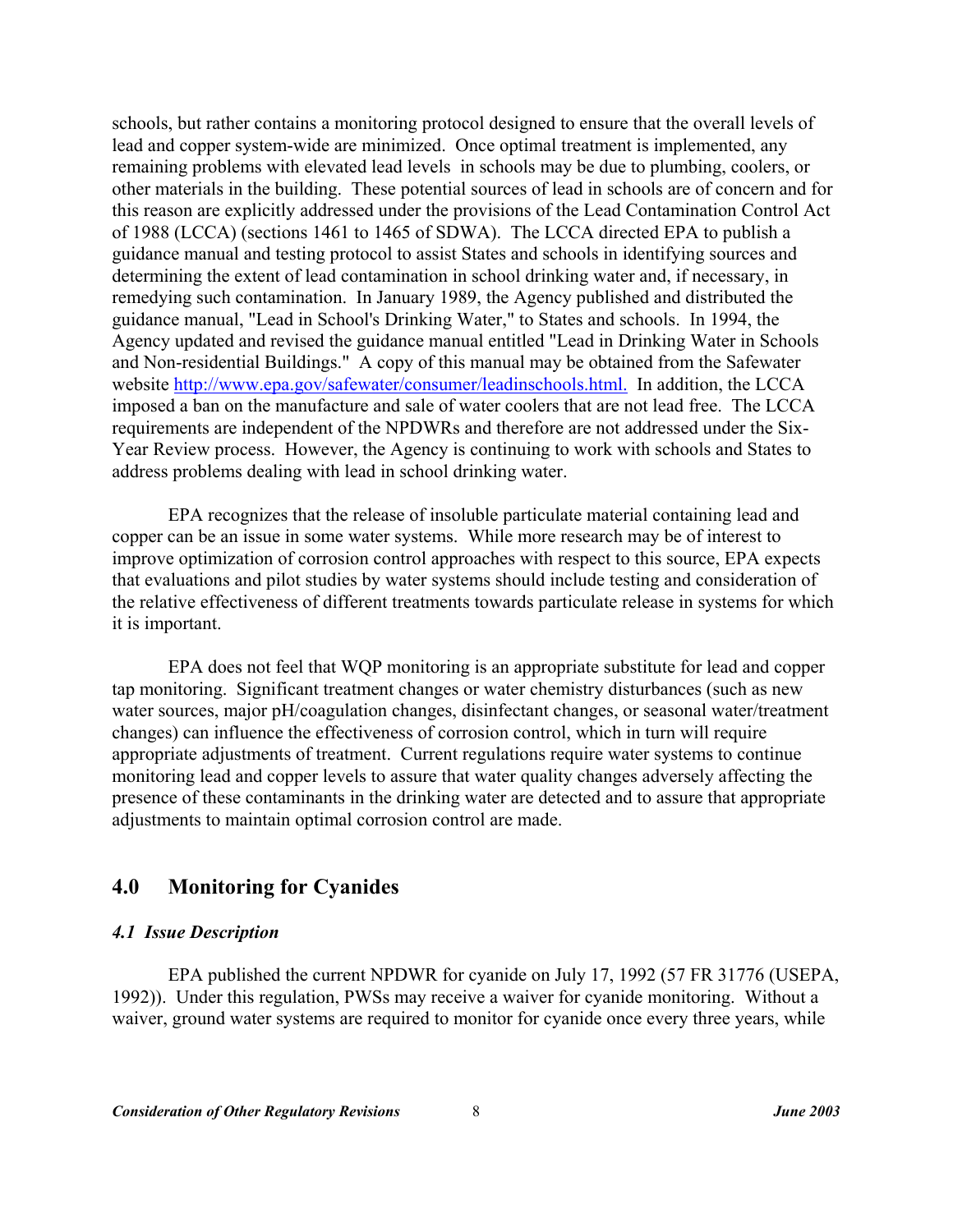surface water systems are required to monitor annually. All samples must currently be collected from the entry point to the distribution system (EPTDS).

Comments regarding cyanide addressed the possibility of raw water monitoring due to possible formation of cyanogen chloride after chlorination. Other commenters identified the need for a rule revision relating to an error in the Best Available Technology (BAT) specified for cyanide in the Code of Federal Regulations (CFR).

#### *4.2 Summary of Comments and EPA Responses*

Comment Summary: A variety of comments were received on the cyanide issue, ranging from those that believe that no further expansion of cyanide monitoring is needed to a commenter who believes monitoring of cyanide and nitrites is the "second highest priority." It was suggested that the Agency consider requiring cyanide monitoring in raw water, since monitoring treated water (*i.e*., after chlorine disinfection) provides no useful data on the presence of cyanogen chloride formation after chlorination. One commenter believed the treatment of raw water containing cyanide should be addressed as a regional issue, particularly for many western States. Another commenter expressed concern that monitoring for cyanide in raw water would "skew the analysis of risk reduction" and would potentially take away the ability to identify contaminant levels to which consumers are actually exposed. This commenter also recommended that it might be better to "use raw water monitoring as a screen, and only require treated water testing when there is a detect." One commenter pointed out that the BAT for cyanide had been clarified as being alkaline chlorination in an EPA advisory, and should be changed in the regulation.

Agency Responses: Regarding cyanide monitoring issues: EPA has not received any new data and recognizes that more research may be needed to determine the extent of the problem. If further research indicates this is a widespread and high-priority issue, then the Agency may consider it in an upcoming rulemaking (e.g., Distribution System Rule). EPA suggests that PWSs and States with cyanide and/or cyanogen chloride problems should take advantage of information in the "Public Water System Warning" Memo (USEPA, 1994), which deals directly with this issue. In addition to the required monitoring, States also have the flexibility to monitor raw source water samples for cyanide as well as monitor for cyanogen chloride in the distribution system.

EPA acknowledges that in 40 CFR §141.62(c), the BAT incorrectly specifies "chlorine" for cyanide. It should specify "alkaline chlorination." EPA plans to correct this error through a technical amendment to the cyanide NPDWR in the future. In the meantime, water systems and States should continue to be guided by the small system compliance technology list published September 1998, which correctly lists the technology as alkaline chlorination and the "Public Water System Warning" Memo (USEPA, 1994; USEPA, 1998).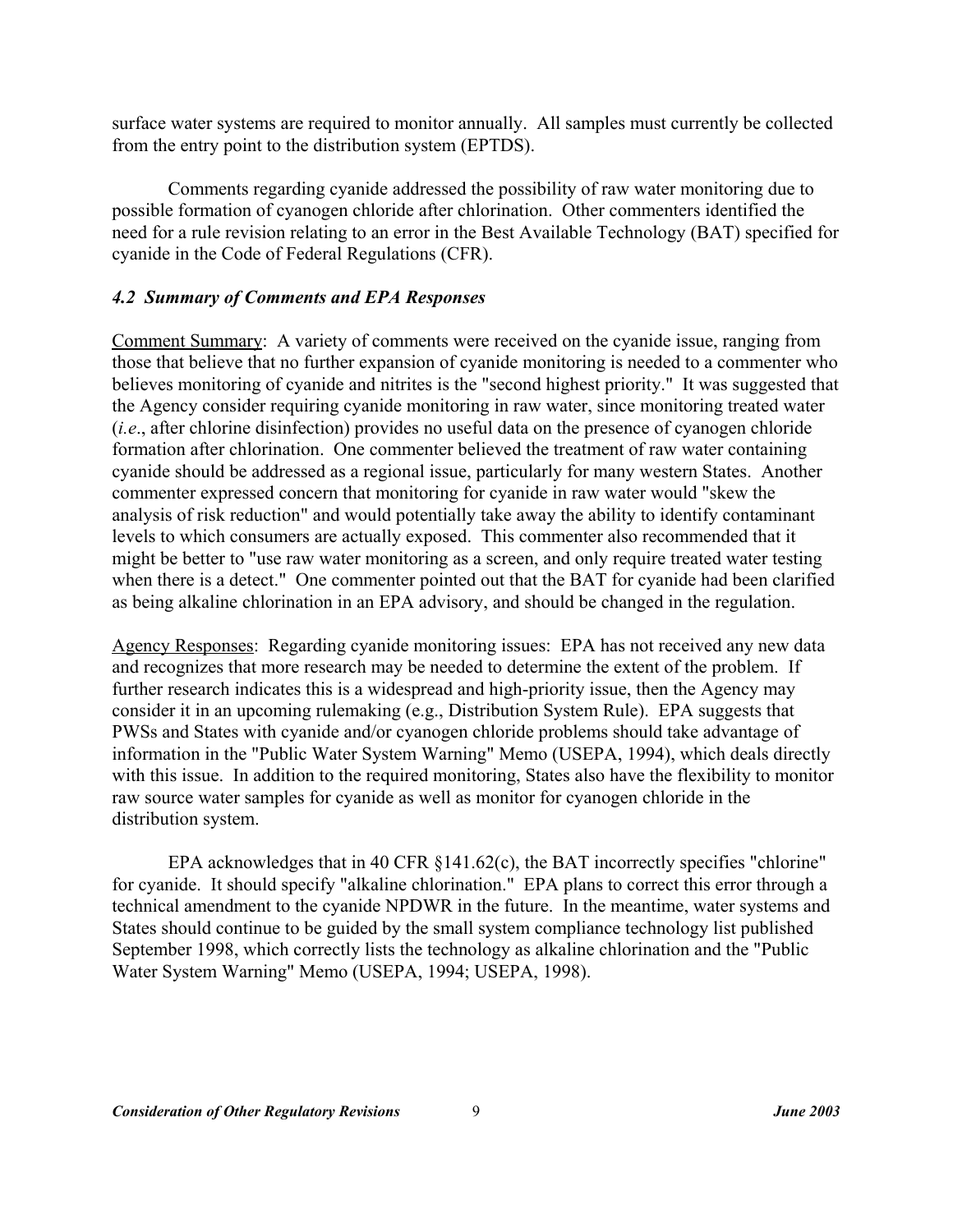## **5.0 Monitoring for Nitrites**

#### *5.1 Issue Description*

EPA published the current NPDWR for nitrite on January 30, 1991 (56 FR 3526 (USEPA, 1991)), establishing an MCL of 1.0 mg/L, and the requirement that all PWSs must monitor for nitrite at each EPTDS. States cannot issue waivers for nitrite monitoring. The federal regulations required that one nitrite sample be collected in the 1993 to 1995 compliance period. If results were less than ½ the MCL, future nitrite monitoring was left to the discretion of the State. Many States do require their PWSs to monitor for nitrite once every three years, on the same monitoring schedule as all other IOCs (except nitrate, which, based on monitoring results, is required quarterly or annually for all systems). As with cyanide monitoring, nitrite samples are required by the federal regulations to be collected at the EPTDSs. However, for PWSs which have a sufficiently high level of ammonia in their water, nitrite may be found at elevated levels in distribution systems, not at the EPTDSs. In the presence of a sufficient amount of a strong oxidant (e.g., chlorine dioxide, free chlorine, or ozone), nitrite can be oxidized to nitrate.

Comments regarding nitrite monitoring included requests for more flexibility in determining sampling location. With more flexibility, commenters suggested that States could make situation-specific adjustments to monitoring location based on monitoring results or concern over elevated nitrite levels due to chloramination.

#### *5.2 Summary of Comments and EPA Responses*

Comment Summary: Several commenters recommended that EPA provide States with the flexibility to require routine nitrite monitoring in the distribution system (rather than the EPTDS) when it appears to be the most appropriate location for that contaminant, and to require raw water sampling for ammonia when appropriate. Commenters believe that changing the sampling point from the EPTDS to some point in the distribution system will affect PWSs with high levels of ammonia in raw water, especially if treatment installation is required. Another commenter recommended that EPA consider requiring distribution monitoring if an entry point result is greater than 50 percent of the MCL. Other commenters reported that chloramination may increase the likelihood of finding elevated nitrite levels in distribution systems, and that it would therefore seem reasonable to require monitoring in finished water where nitrite levels would be highest.

Agency Responses: As stated above, although free chlorine and other strong oxidant disinfectants will usually oxidize nitrite to nitrate in a water sample, EPA believes that this may not occur in all chlorinated water supplies. This issue was addressed by the Agency in the *Federal Register* notice entitled *Analytical Methods for Chemical and Microbiological Contaminants and Revisions to Laboratory Certification Requirements* (64 FR 67449, December 1, 1999 (USEPA, 1999)). Some research is underway, as part of the Distribution System Rule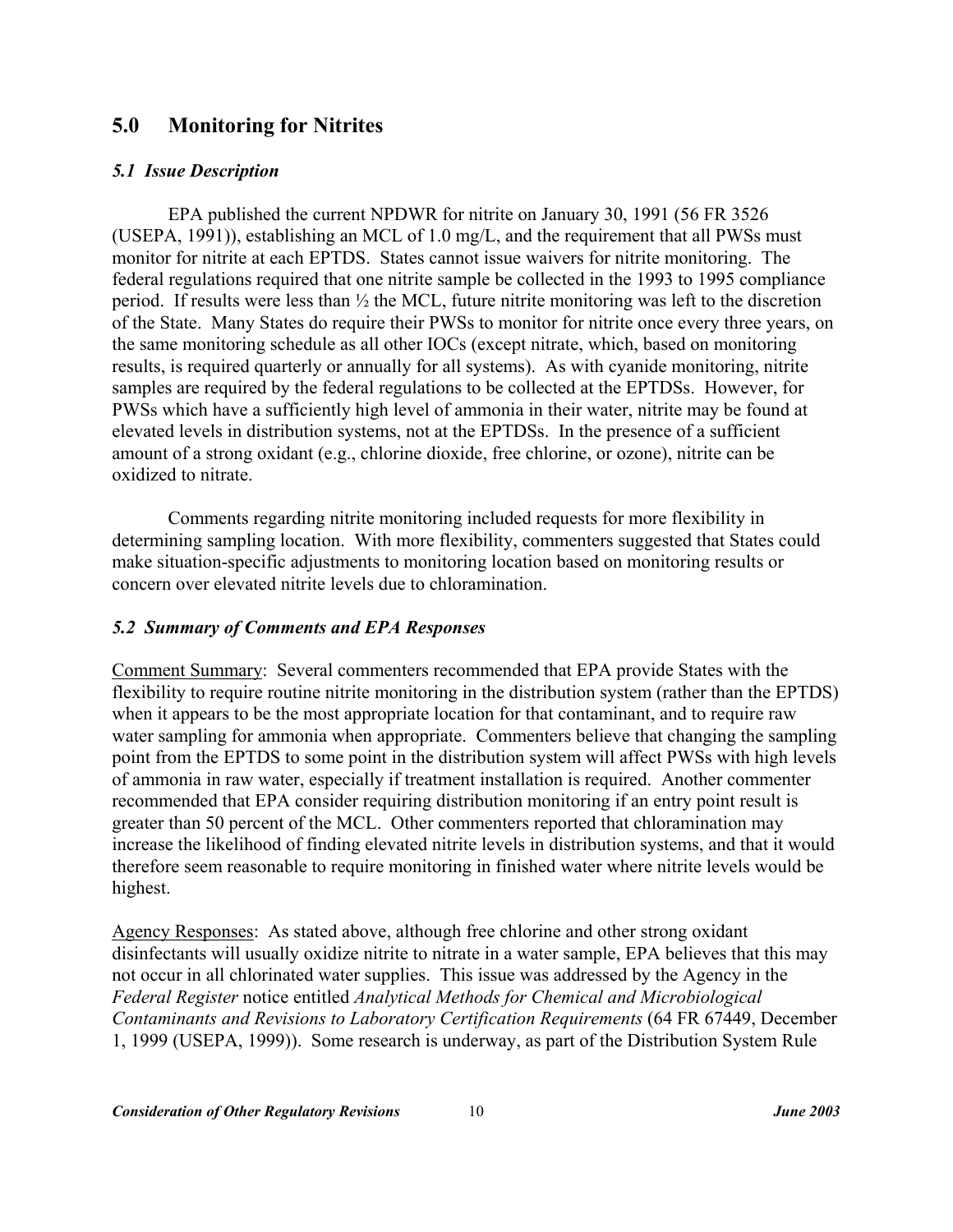development, to look at the nitrification issue. However, EPA recognizes that more data/research may be necessary. If further research indicates that this is a widespread issue, the Agency may consider it in an upcoming rulemaking.

## **6.0 Monitoring and Public Notification for Fluoride**

#### *6.1 Issue Description*

Fluoride is unique as a drinking water contaminant because of its beneficial effects at low level exposures, and because it is voluntarily added to some drinking water systems as a public health measure for reducing the incidence of cavities among the treated population. EPA is currently reviewing the health effects of fluoride.

As part of the review of possible "other regulatory revisions," EPA has identified two possible issues related to the regulation of fluoride in drinking water. The first issue is related to the timeliness of the public notification requirement associated with exceedances of the secondary maximum contaminant level (SMCL). PWSs are required to notify the public if the fluoride SMCL is exceeded within 12 months of the initial exceedance.

The second pertains to the issue that current monitoring for fluoride may not be sufficient for systems that fluoridate. Under the current regulations, ground water systems are required to monitor for fluoride once every three years and surface water systems to monitor annually. This monitoring scenario is consistent with monitoring requirements for other naturally-occurring IOCs (other than lead and copper) but does not consider the addition of fluoride for beneficial purposes that occurs at some water systems.

#### *6.2 Summary of Comments and EPA Responses*

Comment Summary: Commenters expressed concern about the timeliness of the public notification (PN) requirement associated with exceedances of the SMCL. Currently, as stated above, PWSs that exceed the fluoride SMCL of 2.0 mg/L are required to notify their customers within 12 months of the exceedance. Concern has been raised that this requirement is not sufficiently timely since dental fluorosis occurs as a result of exposure to high levels of fluoride while the tooth enamel is being laid down. Waiting 12 months to provide PN means that young children may be exposed to high levels of fluoride during the time at which they are most vulnerable.

Commenters raised concern that the current monitoring for fluoride may not be sufficient for systems that fluoridate. More frequent monitoring may be necessary for systems that fluoridate because fluoride does not degrade or decrease in concentration in the distribution system (unlike chlorine). In particular, concentrations of fluoride may increase above acceptable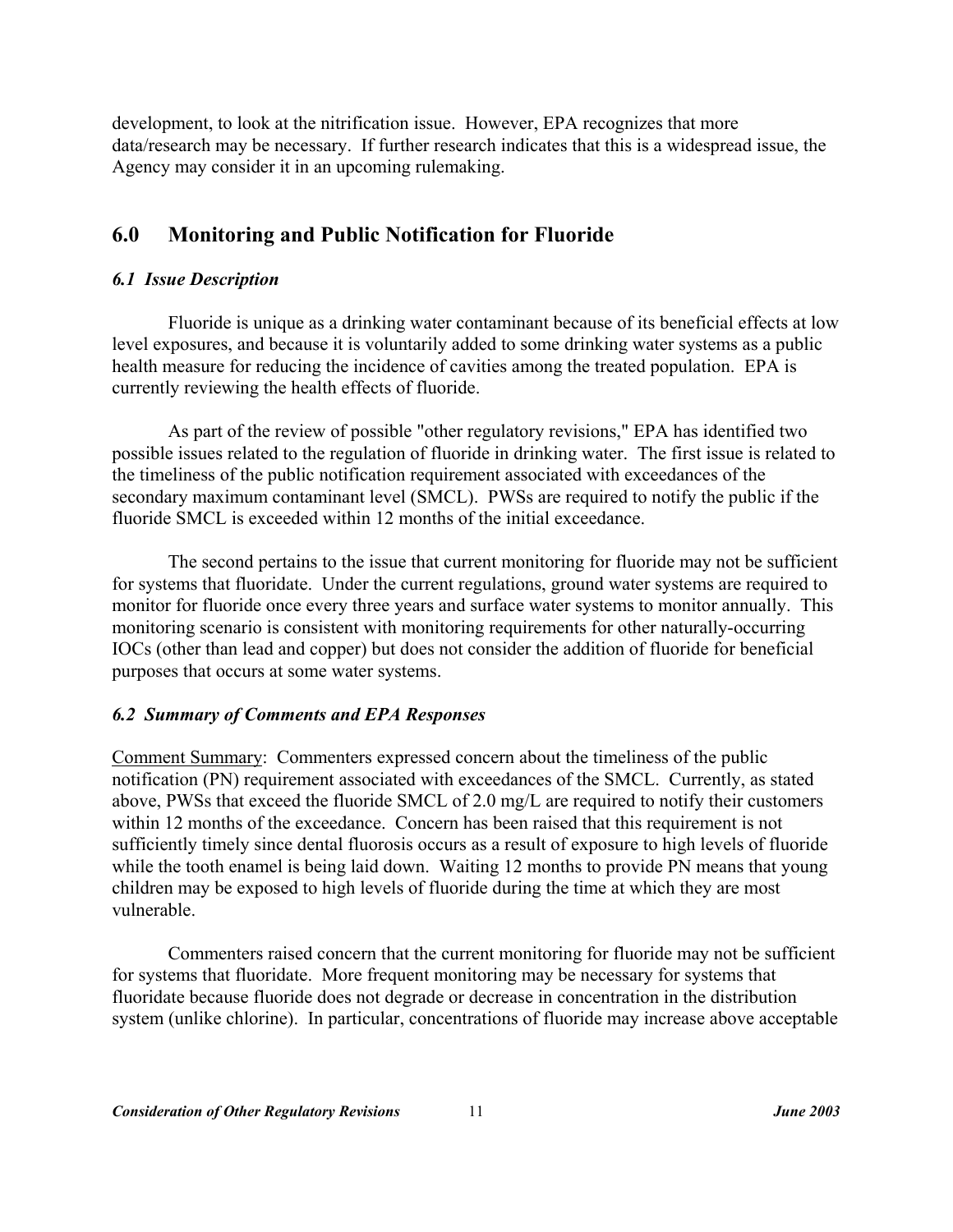levels where evaporation of water may occur, such as in a storage tank. Thus, commenters are suggesting that more frequent monitoring may be appropriate to ensure that this does not occur.

Agency Response: Although PN requirements are not part of the NPDWR for fluoride, and are thus outside of the scope of this review, EPA will consider revisions to the fluoride PN requirements only if it becomes appropriate to revise the fluoride NPDWR in the future. As noted above, EPA is currently evaluating the health effects of fluoride and will reconsider whether to revise the fluoride NPDWR as part of the next Six-Year Review once the health effects review is completed. Similarly, when EPA reconsiders the fluoride NPDWR based on the health effects review, EPA will consider the suggestion that more frequent monitoring may be necessary for systems that fluoridate because fluoride does not degrade or decrease in concentration in the distribution system.

## **7.0 Consumer Confidence Report and Public Notification Requirements**

## *7.1 Issue Description*

EPA requires CWSs to develop annual drinking water quality reports for distribution to their customers. Consumer Confidence Report (CCR) and PN requirements are national in scope, with CCR issues affecting only CWSs, and PN issues affecting all PWSs. Changes to CCR and PN requirements affect State drinking water agency oversight and compliance determination activities, and affect the level of reporting burden for PWSs nationwide. CCR requirements do not apply to NTNCWSs and transient, non-community water systems (TNCWSs).

## *7.2 Summary of Comments and EPA Responses*

Comment Summary: Several commenters believed that CCR language requirements are too prescriptive, and do not provide States with enough flexibility. Commenters believed that EPA should review the CCR requirements to ensure that flexibility is retained. Some commenters expressed concern that the inclusion of mandatory language reduces the "readability" of the document for the general public. Commenters also believed that CCR and PN requirements should be consistent with one another, and that PN requirements should be simplified, or even eliminated, because the PN requirements generate additional paperwork and create unnecessary violations that have no impact on public health.

Agency Response: The Agency does not consider the recently published CCR and PN Rule requirements to be part of the NPDWRs, as defined under section 1401 of SDWA. Moreover, these rules have only been recently promulgated or revised. As a result, many States are just beginning the adoption and implementation phases of the new rules. Therefore, revisions to the rules at this time would not be appropriate.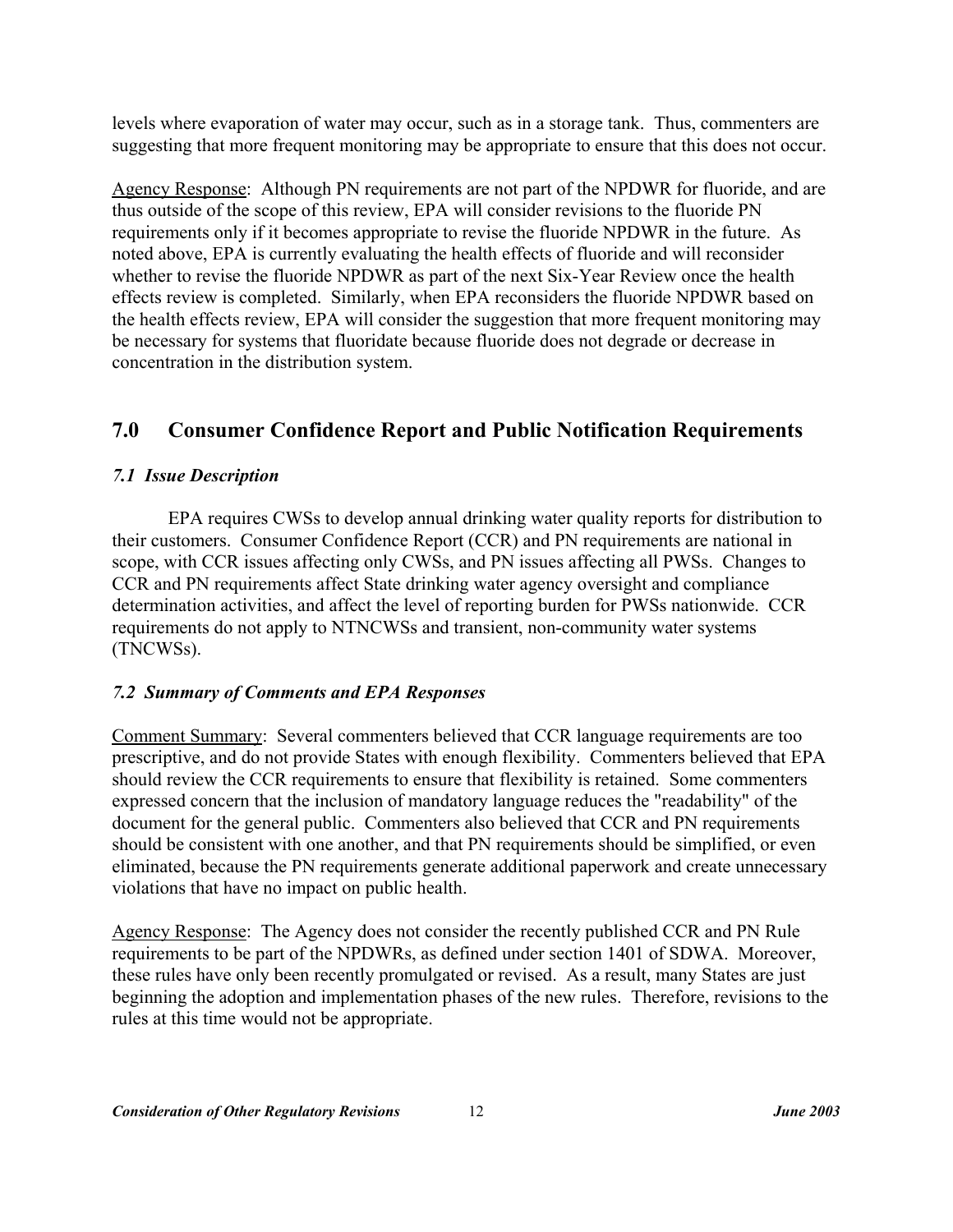## **8.0 Re-Evaluation of Risk for Requiring NTNCWS Monitoring**

#### *8.1 Issue Description*

In general, NTNCWSs are subject to the same monitoring and reporting requirements as CWSs. Some commenters suggested that EPA conduct risk and exposure assessments to determine whether NTNCWSs should continue to be regulated in the same manner as CWSs (which tend to serve a larger proportion of the population over longer time periods).

#### *8.2 Summary of Comments and EPA Responses*

Comment Summary: Some commenters suggested that EPA conduct additional research on the amount and percentage of water consumed at NTNCWSs and establish a risk assessment for individuals using these types of systems. Others recommended that EPA work with States and other stakeholders to develop a consistent approach to regulating NTNCWSs. One specification was that EPA needs to review non-acute contaminants in order to assure that the limited exposure associated with NTNCWSs actually presents a health risk worthy of regulation.

Agency Response: NTNCWSs are traditionally regulated for chronic contaminants. However, the Agency is currently evaluating risk and exposure as they pertain to NTNCWS monitoring requirements. This review will not be completed in time for this Six-Year Review process. Until all the issues have been identified and specific options have been formulated, it will not be clear if a revision to regulations is indicated.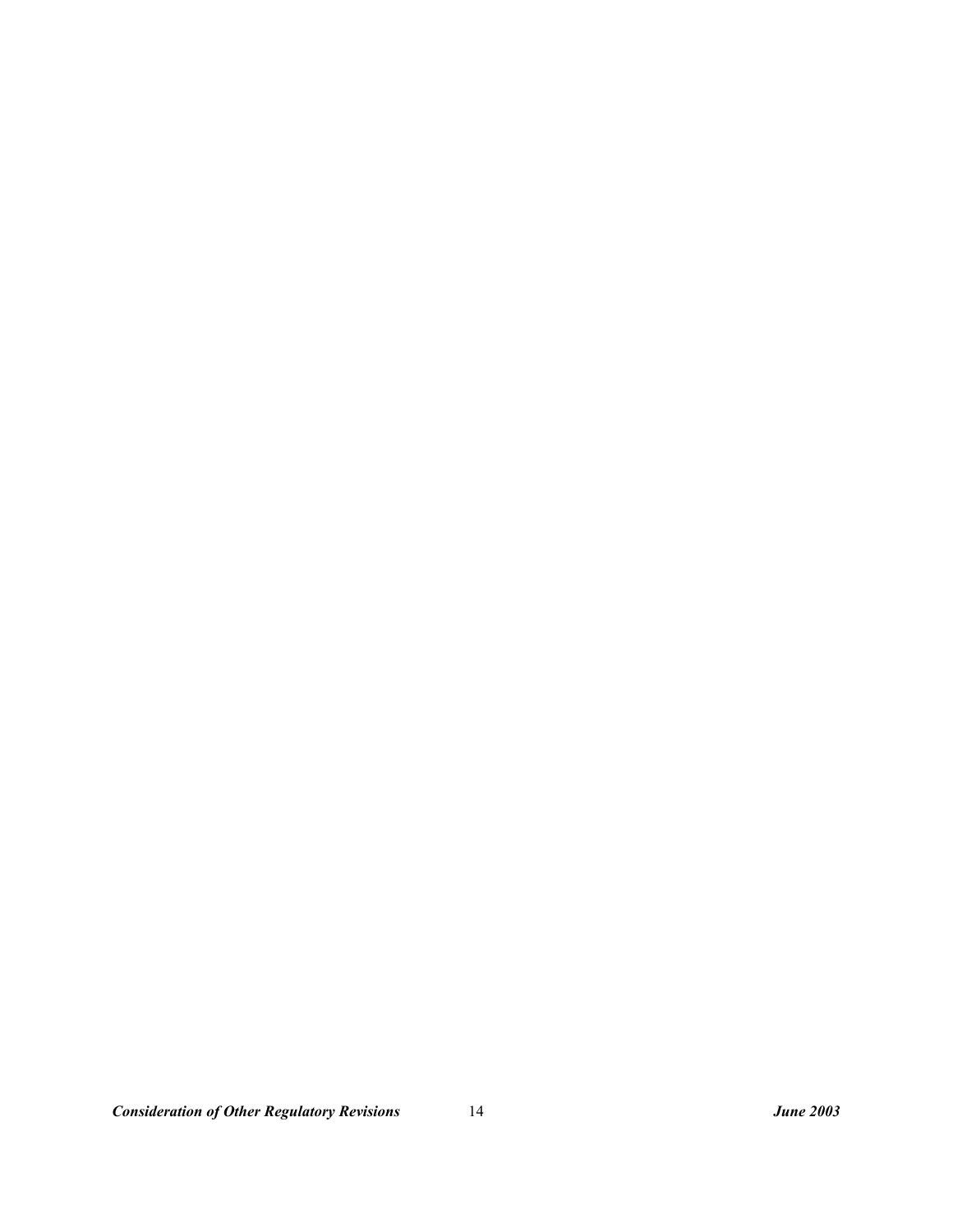#### **REFERENCES**

- Battaglin, W., and Hay, L. 1996. Effects of sampling strategies on estimates of annual mean herbicide concentrations in Midwestern rivers. *Environmental Science and Technology.*  v. 30, p. 889-896.
- Pinsky, P., M. Lorber, K. Johnson, B. Kross, L. Burmeister, A. Wilkins, and G. Hallberg. 1997. A study of the temporal variability of atrazine in private well water. *Environmental Monitoring and Assessment.* v. 47, p. 197-221.
- United States Environmental Protection Agency (USEPA). 1991. National Primary Drinking Water Regulations – Synthetic Organic Chemicals and Inorganic Chemicals; Monitoring for Unregulated Contaminants; National Primary Drinking Water Regulations Implementation; National Secondary Drinking Water Regulations; Final Rule. *Federal Register.* Vol. 56, No. 30. p. 3526, January 30, 1991.
- USEPA. 1992. Drinking Water; National Primary Drinking Water Regulations Synthetic Organic Chemicals and Inorganic Chemicals; National Primary Drinking Water Regulations Implementation; Final Rule. *Federal Register.* Vol. 57, No. 138. p. 31776, July 17, 1992.
- USEPA. 1994. *Public Water System Warning: Cyanide.* Memo from William R. Diamond, Acting Director of Drinking Water Standards Division, Office of Ground Water and Drinking Water. March 7, 1994.
- USEPA. 1997a. Drinking Water Monitoring requirements for Certain Chemical Contaminants–Chemical Monitoring Reform (CMR) and Permanent Monitoring Relief (PMR); Proposed Rule. *Federal Register*. Vol. 62, No. 128. p. 36099-36136, July 3, 1997.
- USEPA. 1997b. *Alternative Monitoring Guidelines.* EPA 816-R-97-011. August 1997.
- USEPA. 1998. *Small System Compliance Technology List for Non-Microbial Contaminants Regulated Before 1996.* EPA Report 815-98-002. September 1998.
- USEPA. 1999. Analytical Methods for Chemical and Microbiological Contaminants and Revisions to Laboratory Certification Requirements. *Federal Register.* Vol. 64, No. 230. p. 67449, December 1, 1999.
- USEPA. 2000a. National Primary Drinking Water Regulations for Lead and Copper; Final Rule. *Federal Register*. Vol. 65, No. 8. p. 1950-2015, January 12, 2000.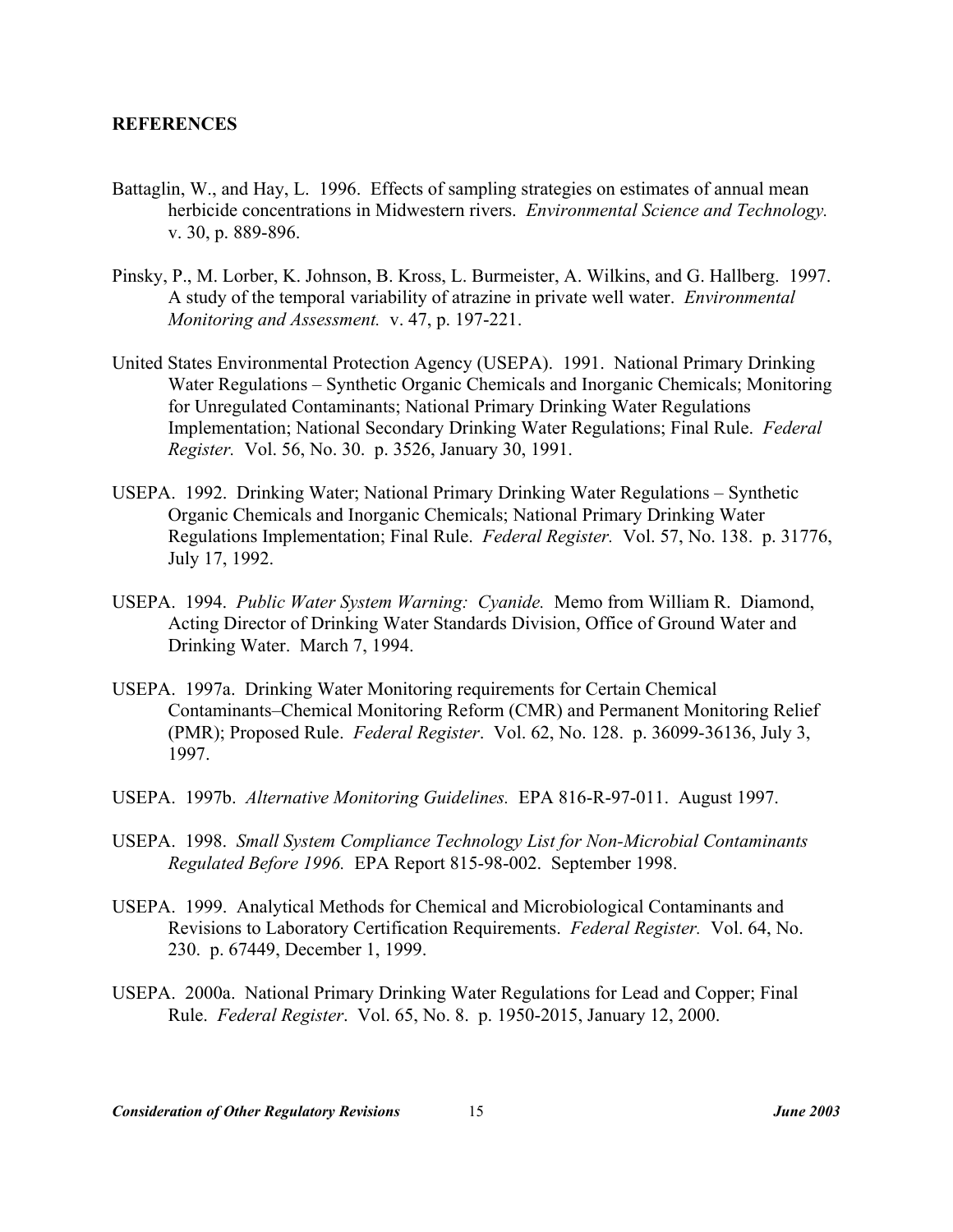- USEPA. 2000b. National Primary Drinking Water Regulations; Radionuclides; Final Rule. *Federal Register*. Vol. 65, No. 236. p. 76707-76753, December 3, 2000.
- USEPA. 2000c. *Science Policy Council Handbook: Peer Review, 2nd Edition*. EPA Report 100- B-00-001. Office of Science Policy, Office of Research and Development. December 2000.
- USEPA. 2001. National Primary Drinking Water Regulation; Arsenic and Clarifications to Compliance and New Source Contaminants Monitoring; Final Rule. *Federal Register*. Vol. 66, No. 14. p. 6975-7066, January 22, 2001.
- USEPA. 2002. National Primary Drinking Water Regulations Announcement of the Results of EPA's Review of Existing Drinking Water Standards and Request for Public Comment; Proposed Rule. *Federal Register.* Vol. 67, No. 74. p. 19030, April 17, 2002.
- USEPA. 2003. *Public Comment and Response Summary for the Six-Year Review of National Primary Drinking Water Regulations.* EPA 815-R-03-001. Final. June 2003.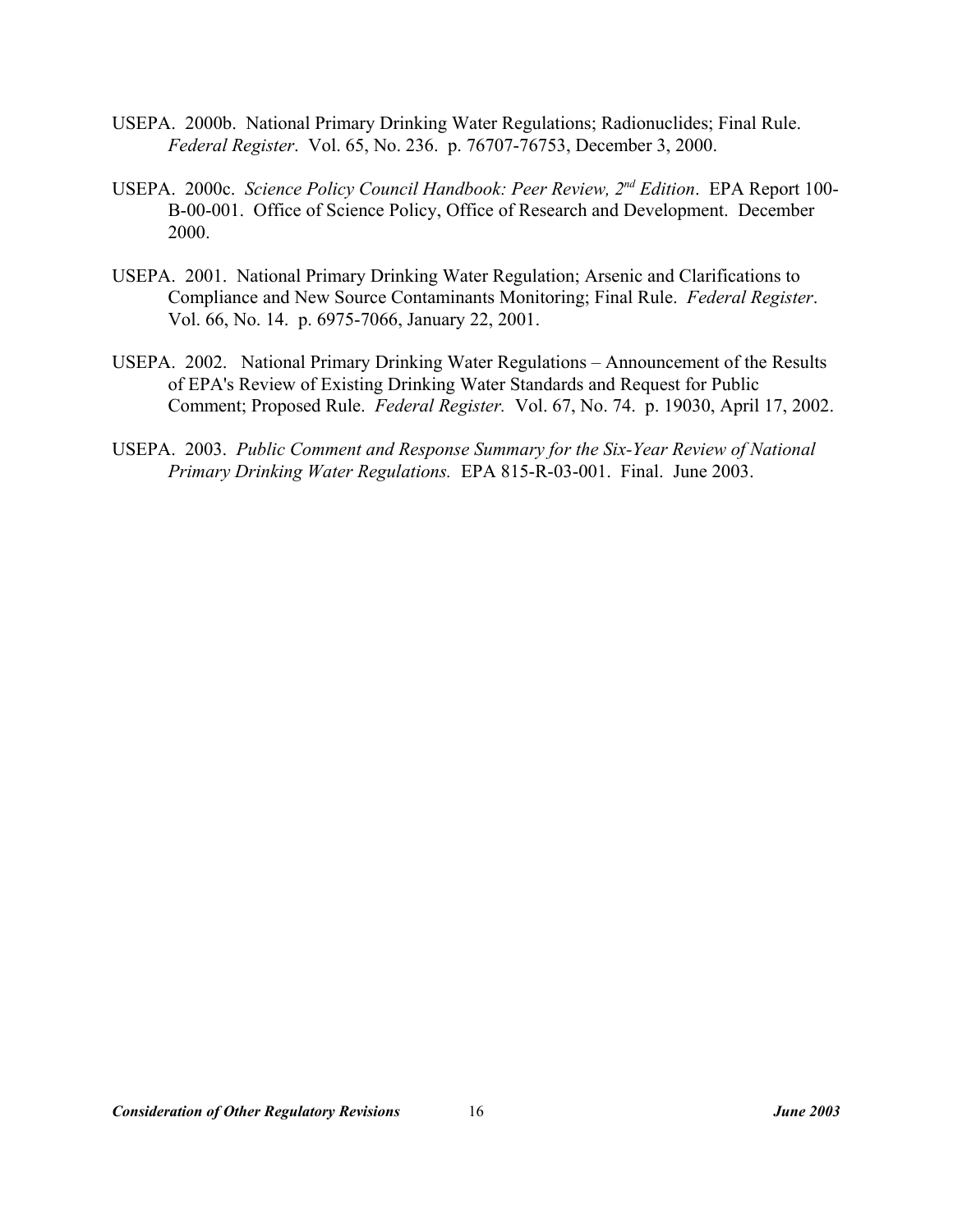# **APPENDIX**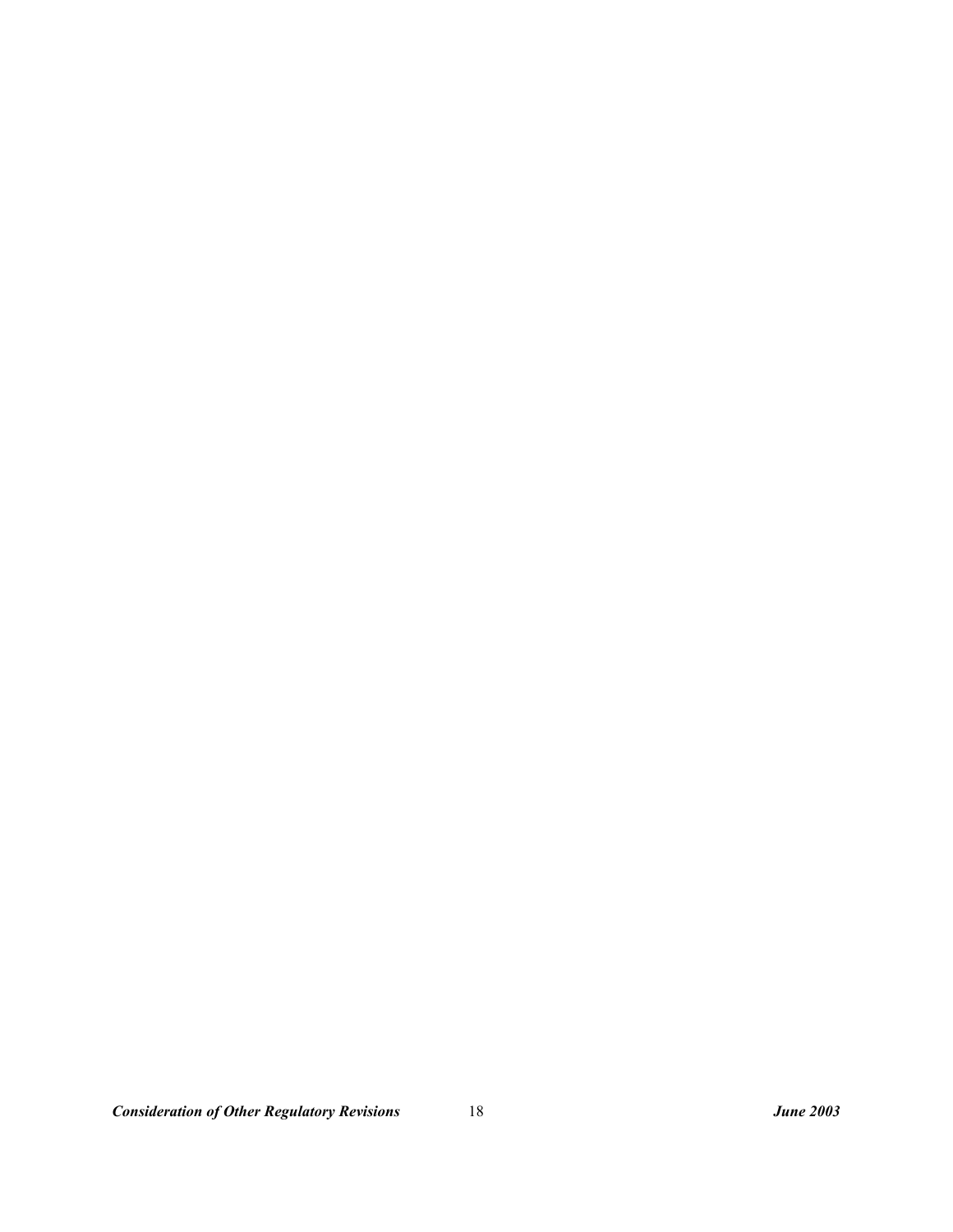The following tables provide a brief summary of the major implementation issues that were identified by EPA HQ's, EPA Regions and States, along with EPA's general findings related to each issue.

| <b>Appendix Table 1: Implementation Issues Identified by Headquarters</b><br>in the December 12, 2000 Memo to Regions |                                                                                                                                                                                                                                                                                                                                                                                                                                                                                                                                                   |                                                                                                                                                                                             |                                                                                                                                                                                                |  |
|-----------------------------------------------------------------------------------------------------------------------|---------------------------------------------------------------------------------------------------------------------------------------------------------------------------------------------------------------------------------------------------------------------------------------------------------------------------------------------------------------------------------------------------------------------------------------------------------------------------------------------------------------------------------------------------|---------------------------------------------------------------------------------------------------------------------------------------------------------------------------------------------|------------------------------------------------------------------------------------------------------------------------------------------------------------------------------------------------|--|
| Implementation<br><b>Issues</b>                                                                                       | Commenter(s)                                                                                                                                                                                                                                                                                                                                                                                                                                                                                                                                      | <b>Findings</b>                                                                                                                                                                             | <b>Recommended Action</b>                                                                                                                                                                      |  |
| Monitoring for<br>Cyanide                                                                                             | Two Regions - Need more<br>data.<br>One Region - No. 3<br>Priority.<br>One State - Did not support.<br>One State - Need more data.<br>One association - Allow<br>State flexibility to require if<br>necessary.                                                                                                                                                                                                                                                                                                                                    | Place in the "Need More<br>Research" Box.<br><b>OR</b><br>Allow State flexibility to<br>require source water samples<br>but not mandatory<br>monitoring.<br><b>POSSIBLE Priority</b>        | Need more data or research to<br>determine if this is a big issue.<br>If further research indicates this<br>is an issue. Possibly address in<br>an upcoming rule (e.g., Dist.<br>System Rule). |  |
| Monitoring for<br>Nitrites                                                                                            | One Region - No. 2 Priority.<br>One Region - Supports<br>distribution system<br>monitoring.<br>One Region - Chlorine<br>residual oxidizes nitrite and<br>systems should not be<br>required to monitoring.<br>One State - Need more data.<br>One State - Supports.<br>One association - Supports<br>but also had some State<br>support for reducing<br>frequency.<br>One State-Require dist.<br>system samples if EPTDS is<br>$>50\%$ MCL.<br>One Region - Need more<br>data, but would support.<br>One State - Allow reduced<br>monitoring (SMF). | Place in the "Need More<br>Research" box.<br><b>OR</b><br>Allow State flexibility to<br>require distribution system<br>samples but not mandatory<br>monitoring.<br><b>POSSIBLE Priority</b> | Some research is underway but<br>need more data or research. If<br>further research indicates this is<br>an issue. Possibly address in<br>an upcoming rule (e.g., Dist.<br>System Rule).       |  |
| Pesticide Monitoring                                                                                                  | One Region - Important to<br>tailor monitoring<br>requirements.<br>One Region - Support.<br>One State - Agree with<br>tailored monitoring but<br>difficult to implement.<br>One State - Compliance<br>should be based on annual<br>exposure, not one sample                                                                                                                                                                                                                                                                                       | Conceptually good idea but<br>implementation road block.                                                                                                                                    | No further action<br>recommended.                                                                                                                                                              |  |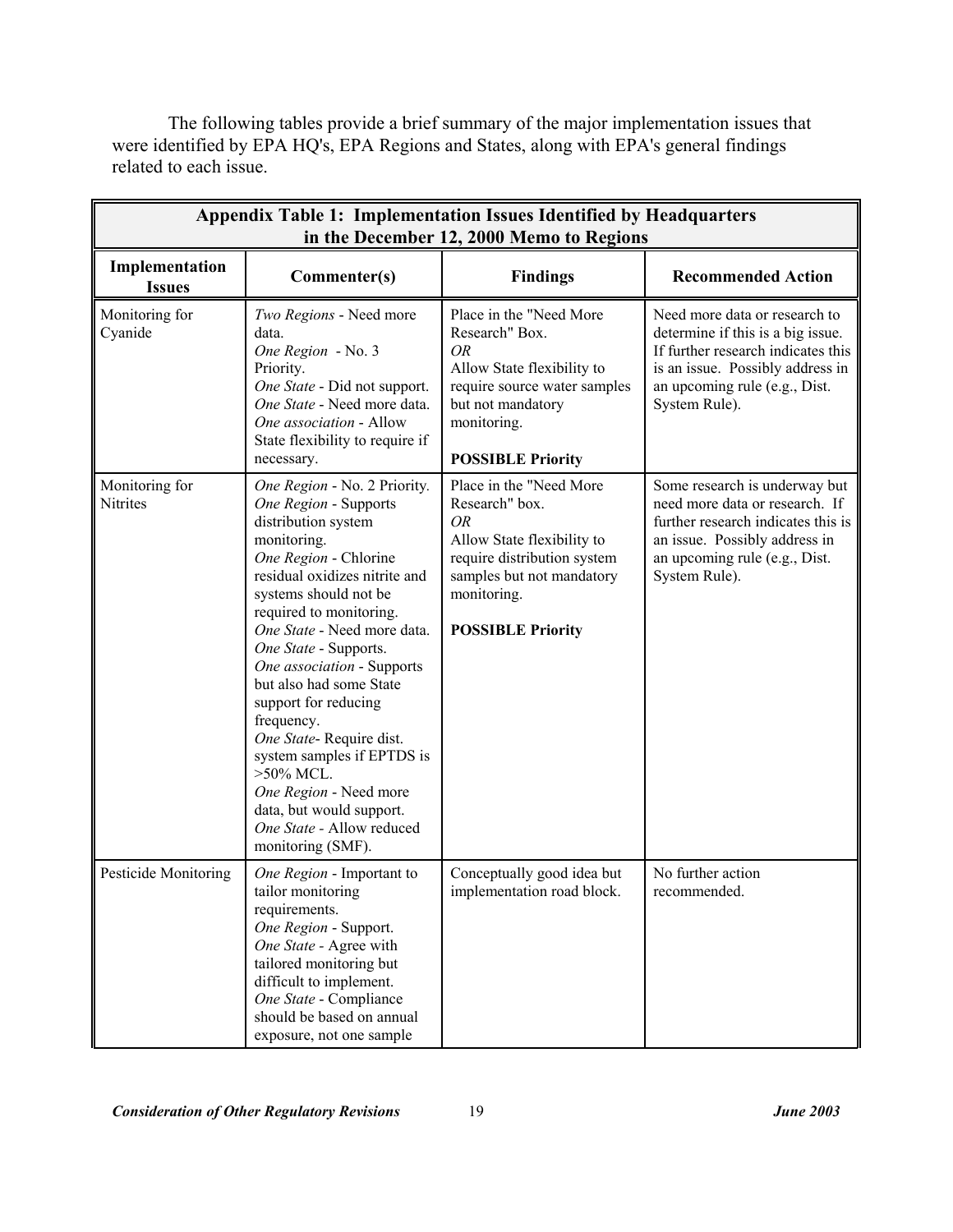| <b>Appendix Table 1: Implementation Issues Identified by Headquarters</b><br>in the December 12, 2000 Memo to Regions |                                                                                                                                                                                                                                                                                                                                                                                                                                      |                                                                                                |                                                |  |
|-----------------------------------------------------------------------------------------------------------------------|--------------------------------------------------------------------------------------------------------------------------------------------------------------------------------------------------------------------------------------------------------------------------------------------------------------------------------------------------------------------------------------------------------------------------------------|------------------------------------------------------------------------------------------------|------------------------------------------------|--|
| Implementation<br><b>Issues</b>                                                                                       | Commenter(s)                                                                                                                                                                                                                                                                                                                                                                                                                         | <b>Findings</b>                                                                                | <b>Recommended Action</b>                      |  |
|                                                                                                                       | during vulnerable period.<br>But would like flexibility to<br>require targeted monitoring.<br>One association - Support<br>flexibility but not reg's.<br>One Region - Agree, but<br>difficult to implement.                                                                                                                                                                                                                          |                                                                                                |                                                |  |
| Period of compliance                                                                                                  |                                                                                                                                                                                                                                                                                                                                                                                                                                      | Taken care of in Arsenic and<br>Radionuclides Rules.                                           | No further regulatory action<br>required.      |  |
| Waiver guidance                                                                                                       | One Region - No comments.<br>One Region - Supports use<br>of Source Water<br>Assessment and Protection<br>$(SWAP)$ .<br>One State - Supports use of<br>SWAP.<br>One association - Not a<br>priority.<br>One Region - Not a priority.                                                                                                                                                                                                 | Program in place and<br>operational. No action<br>necessary. Existing tools are<br>being used. | No further regulatory action<br>required.      |  |
| New system/source<br>monitoring                                                                                       |                                                                                                                                                                                                                                                                                                                                                                                                                                      | Resolved in Arsenic and<br>Radionuclides Rules.                                                | No further regulatory action<br>required.      |  |
| PN for Fluoride<br>Secondary Standard                                                                                 | One Region - No. 1 priority<br>(believe national problem).<br>One Region - Current<br>requirement adequate.<br>One State - Seems to prefer<br>only one standard at SMCL.<br>One State - Supports Tier 2<br>for SMCL violations<br>(but notification close to<br>time of occurrence).<br>One association - Do not<br>support.<br>One Region - Defer to<br>health effects team.<br>One State - Does not<br>support federal regulation. | Potential national issue -<br>priority unclear.                                                | Evaluate if fluoride selected for<br>revision. |  |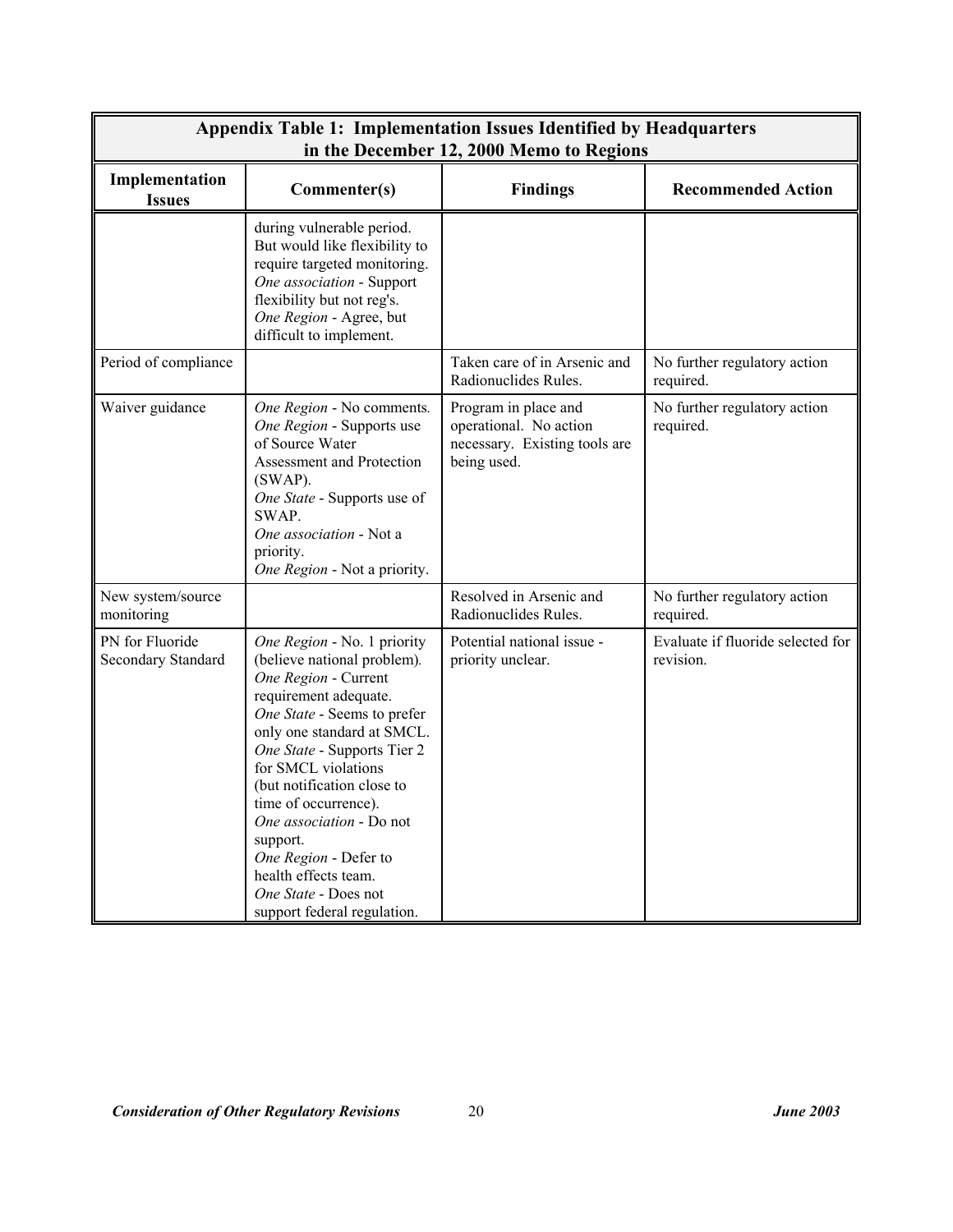| <b>Appendix Table 2: Additional Written and Verbal Implementation Issues</b><br><b>Submitted by EPA Regions and States</b>                                                                                                                  |                                              |                                                                                                                                                                                        |                                                                                     |
|---------------------------------------------------------------------------------------------------------------------------------------------------------------------------------------------------------------------------------------------|----------------------------------------------|----------------------------------------------------------------------------------------------------------------------------------------------------------------------------------------|-------------------------------------------------------------------------------------|
| <b>Implementation Issues</b>                                                                                                                                                                                                                | Commenter(s)                                 | <b>Findings</b>                                                                                                                                                                        | <b>Recommended Action</b>                                                           |
| 40 CFR 141 (System requirements)                                                                                                                                                                                                            |                                              |                                                                                                                                                                                        |                                                                                     |
| <b>Violation determination</b><br>Multiple entry points<br>Provide regulatory clarification                                                                                                                                                 | One Region<br>Two States                     | Resolved in Arsenic and<br>Radionuclides Rule for all<br>chem/rads.                                                                                                                    | No further action needed.                                                           |
| <b>Consistent Compliance Monitoring</b><br>Triggers<br>Frequency - increased, routine,<br>$\bullet$<br>reduced<br>Simplify for all source, cont.,<br>$\bullet$<br>system size, etc                                                          | Two Regions<br>Two States<br>One association | <b>HIGH Priority but no new</b><br>information provided since<br>CMR dismissed. Also, most<br>States have dismissed CMR as<br>too much burden.                                         | No further action on CMR<br>related issues.                                         |
| $\bullet$<br>Allow monitoring at locations<br>other than EPTDS                                                                                                                                                                              | One State                                    | Monitoring at EPTDS was<br>addressed in Arsenic<br>preamble. State may<br>designate an alternate<br>sampling location if approved<br>in primacy package.                               | Remaining high priority<br>issues - keep in mind for<br>future rule making.         |
| <b>Simplify Monitoring for IOC,</b><br>SOC, and VOC<br>Base on Health Risks<br>More prescriptive language to<br>$\bullet$<br>assist in enforcement of<br>monitoring<br>Allow annual monitoring for<br>$\bullet$<br>IOCs that exceed the MCL | One Region<br>One State<br>One State         | These concepts already<br>covered above - like CMR<br>issues.                                                                                                                          | No further action on CMR<br>related issues.                                         |
| <b>Require monitoring for seasonal</b><br><b>Transient Non-Community Water</b><br>Systems (TNCWS) prior to<br>opening (more of an issue for<br>microbials)                                                                                  | <b>Three Regions</b>                         | <b>HIGH Priority</b>                                                                                                                                                                   | Possibly revise in a future<br>rule (e.g., Total Coliform<br>Rule (TCR) revisions). |
| <b>New System/Source Monitoring</b><br><b>Requirements</b><br>No deadline to complete<br><b>SWAPS</b>                                                                                                                                       | One Region<br>Two States                     | Resolved in Arsenic and<br>Radionuclides Rule (Only for<br>Chems/Rads, not for Pb/Cu),<br>but most States have program.                                                                | No further regulatory<br>action required at this time.                              |
| <b>Regulatory Method Detection</b><br>Limits's $(MDLs)$ > trigger levels?<br>(primarily SOCs - some States see<br>this and some do not)                                                                                                     | Two Regions                                  | Resolved in workgroup - and<br>decided to leave it alone<br>because there have been<br>memos and some guidance to<br>address this. No new<br>information provided to<br>resolve issue. | No further action<br>necessary at this time.                                        |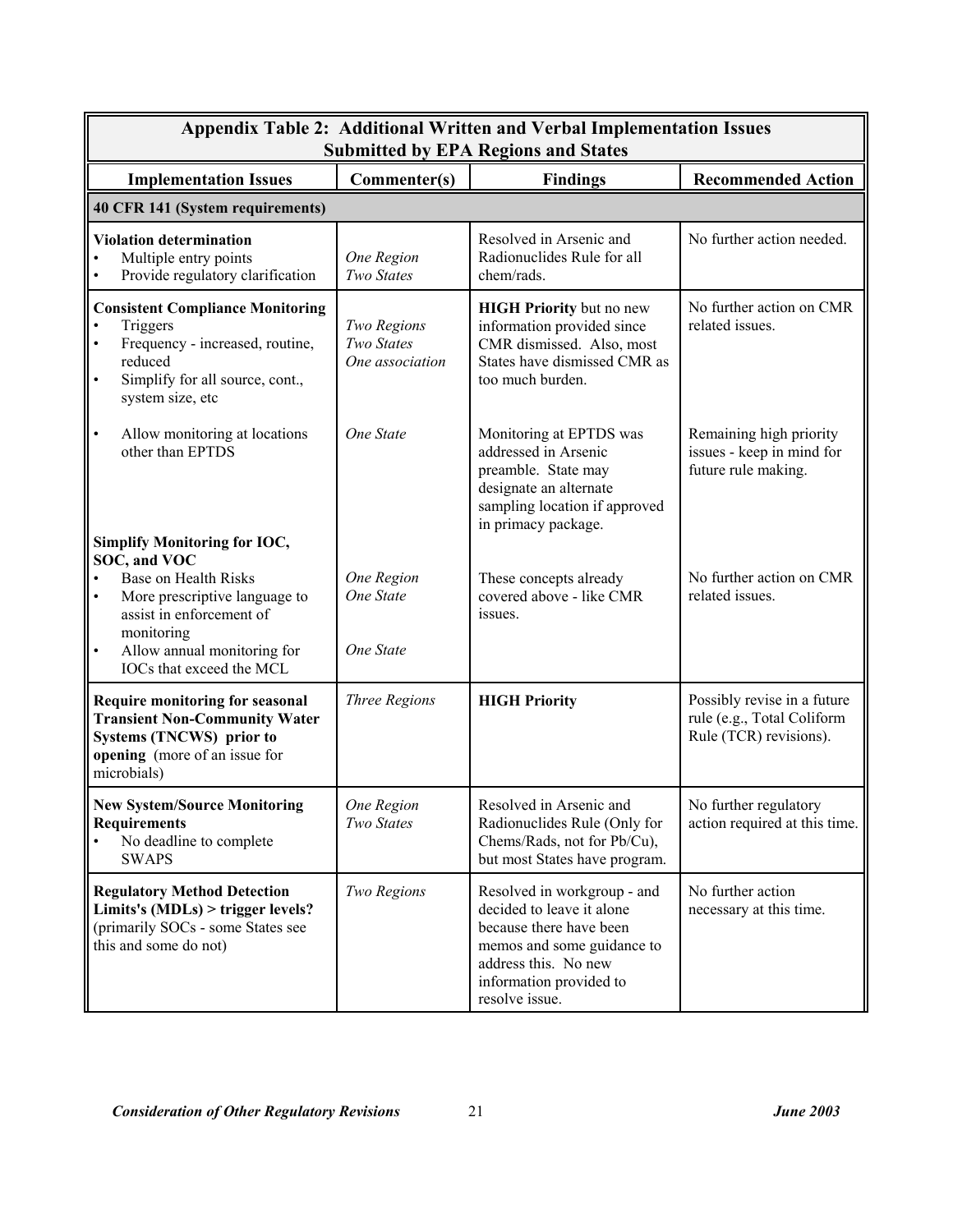| <b>Appendix Table 2: Additional Written and Verbal Implementation Issues</b><br><b>Submitted by EPA Regions and States</b>                                                                                                                                                                                                                    |                                                             |                                                                                                                                                                                                                            |                                                                                                                                                                  |
|-----------------------------------------------------------------------------------------------------------------------------------------------------------------------------------------------------------------------------------------------------------------------------------------------------------------------------------------------|-------------------------------------------------------------|----------------------------------------------------------------------------------------------------------------------------------------------------------------------------------------------------------------------------|------------------------------------------------------------------------------------------------------------------------------------------------------------------|
| <b>Implementation Issues</b>                                                                                                                                                                                                                                                                                                                  | Commenter(s)                                                | <b>Findings</b>                                                                                                                                                                                                            | <b>Recommended Action</b>                                                                                                                                        |
| <b>Revise PN language, CCR</b><br><b>Requirements and notification</b><br>requirements                                                                                                                                                                                                                                                        | <b>One Region</b><br>Two States<br>One association          | Refer to Chem/Rad Team for<br>evaluation.                                                                                                                                                                                  | Evaluate in Chem/Rad<br>Team Vehicle. Outside<br>scope of Six-Year Review<br>because not an NPDWRs.                                                              |
| <b>Revise Lead and Copper Rule</b><br>Monitoring requirements and<br>sampling locations<br>$\bullet$<br>High lead source water<br>Systems w/ 1-4 taps?<br>$\bullet$<br>Allow waivers<br>$\bullet$<br>$\bullet$<br>Make Copper-Action Level<br>$\bullet$<br>Revise optimization<br>requirements<br>$\bullet$<br>Include lead and copper in SMF | <b>One Region</b><br><b>Three States</b><br>One association | Resolved in workgroup<br>discussion to leave it alone;<br>most of these issues were<br>addressed in the Pb/Cu Minor<br>Revisions rule (one way or<br>another) and no new data has<br>been presented to merit<br>reopening. | No regulatory action<br>required at this time; EPA<br>placed in data gaps<br>category to research LCR<br>implementation issues                                   |
| Reevaluate risk of requiring<br><b>NTNCWS</b> to monitor for all<br>chronic contaminants                                                                                                                                                                                                                                                      | Two Regions<br><b>Three States</b><br>One association       | <b>HIGH Priority</b><br>Consistency issue.                                                                                                                                                                                 | Being evaluated by a<br>separate workgroup.                                                                                                                      |
| <b>Evaluate Phthalate "false</b><br>positives"                                                                                                                                                                                                                                                                                                | Two Regions<br>One State<br>One association                 | <b>HIGH Priority</b>                                                                                                                                                                                                       | Use laboratory<br>certification newsletters to<br>remind laboratories of<br>problem. Possibly address<br>in a future methods update<br>rule.                     |
| <b>Extend GUDI (Ground Water</b><br><b>Under Direct Influence)</b><br>determination deadline                                                                                                                                                                                                                                                  | One State                                                   | Not a priority. Extending<br>deadline is not more<br>protective of public health.                                                                                                                                          | No regulatory action at this<br>time.                                                                                                                            |
| <b>Eliminate POU/POE (Point-of-</b><br><b>Use/Point-of-Entry)</b> treatment<br>alternate                                                                                                                                                                                                                                                      | One State                                                   | Evaluate in future rules.                                                                                                                                                                                                  | Keep in mind for<br>evaluation in future rules.<br>Use of POUs (Point-of-<br>Use) is being evaluated by<br>a separate workgroup.                                 |
| <b>Define Consecutive Systems</b><br>M/DBP - chlorine residual as it<br>$\bullet$<br>moves through dist. system                                                                                                                                                                                                                               | One Region                                                  | Workgroup decided that we<br>have no new information to<br>evaluate to resolve.                                                                                                                                            | FACA (Federal Advisory<br>Committee Act)<br>recommendation that EPA<br>address in LT2 ESWTR<br>(Long Term 2 Enhanced<br><b>Surface Water Treatment</b><br>Rule). |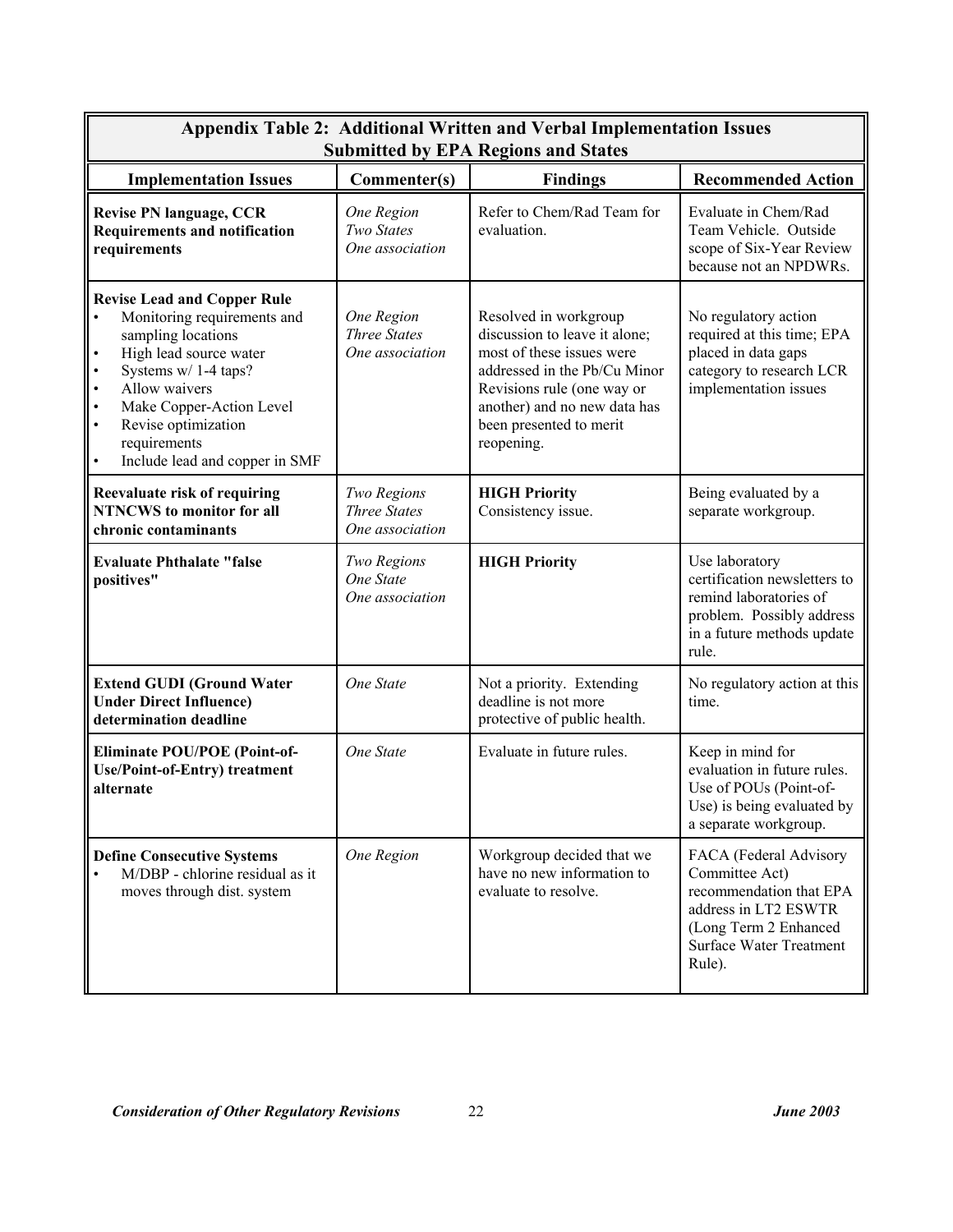| <b>Appendix Table 2: Additional Written and Verbal Implementation Issues</b><br><b>Submitted by EPA Regions and States</b>                                                                                                                                                                                                          |                                                    |                                                                                                                                                                                                                                                                                                                                                                       |                                                                                                                  |
|-------------------------------------------------------------------------------------------------------------------------------------------------------------------------------------------------------------------------------------------------------------------------------------------------------------------------------------|----------------------------------------------------|-----------------------------------------------------------------------------------------------------------------------------------------------------------------------------------------------------------------------------------------------------------------------------------------------------------------------------------------------------------------------|------------------------------------------------------------------------------------------------------------------|
| <b>Implementation Issues</b>                                                                                                                                                                                                                                                                                                        | Commenter(s)                                       | <b>Findings</b>                                                                                                                                                                                                                                                                                                                                                       | <b>Recommended Action</b>                                                                                        |
| 40 CFR 142 (State Primacy)                                                                                                                                                                                                                                                                                                          |                                                    |                                                                                                                                                                                                                                                                                                                                                                       |                                                                                                                  |
| <b>State Specific Monitoring Waivers</b><br>Use SWAP's for vulnerability<br>$\bullet$<br>assess<br>Allow region to issue waivers<br>$\bullet$<br>Allow State wide waivers<br>$\bullet$                                                                                                                                              | One Region<br>One State                            | Outside scope of Six-Year<br>Review because not an<br>NPDWR requirement.                                                                                                                                                                                                                                                                                              | No further regulatory<br>action required.                                                                        |
| <b>Revise Primacy Requirement</b><br>Make less prescriptive                                                                                                                                                                                                                                                                         | One State                                          | Outside scope of Six-Year<br>Review because not an<br>NPDWR requirement.                                                                                                                                                                                                                                                                                              | Evaluate in future rules.                                                                                        |
| Data reporting<br>Limit reporting to critical data<br>elements<br>Have SDWIS operational within<br>$\bullet$<br>one month after FR<br>Consistent reporting criteria for<br>$\bullet$<br>all similar rules                                                                                                                           | <b>One Region</b><br>Two States<br>One association | Outside scope of the Six-Year<br>Review because part 142 - can<br>be addressed through an<br>alternative mechanism.                                                                                                                                                                                                                                                   | Referred to Strategic<br>Information Plan -<br>Stakeholder meeting held<br>March 8-9, 2001 in<br>Washington, DC. |
| Non-regulatory (EPA guidance)                                                                                                                                                                                                                                                                                                       |                                                    |                                                                                                                                                                                                                                                                                                                                                                       |                                                                                                                  |
| <b>Definitions</b><br>Return-to-Compliance (RTC)<br>$\bullet$<br>Compliance periods<br>$\bullet$<br>NTNCWS - # served<br>$\bullet$<br>No specific provisions for<br>$\bullet$<br>interstate carrier conveyances<br>$(ICCs)$ in 141<br>PWS and apartments<br>$\bullet$<br>Reliably and consistently below<br>$\bullet$<br><b>MCL</b> | One Region<br>One State<br>One association         | The Region and association<br>strongly prefer regulatory<br>language as opposed to<br>guidance. BUT also want<br>State flexibility.<br>Address RTC and compliance<br>periods in strategic plan for<br>reporting requirements.<br>Enforcement of these may be<br>problematic.<br>Leave NTNCWS and<br>apartment PWS issues up to<br>States. EPA guidance<br>sufficient. | Refer to Workgroup in<br>place - Regions and States<br>involved.                                                 |
| <b>Implementation Guidance (IG)</b><br>Finish IG within one week of<br>$\bullet$<br>final rule                                                                                                                                                                                                                                      | One State                                          | Not a Six-Year Review issue.<br>Refer to appropriate office.                                                                                                                                                                                                                                                                                                          | Generally occurs 60 days<br>after a final rule.                                                                  |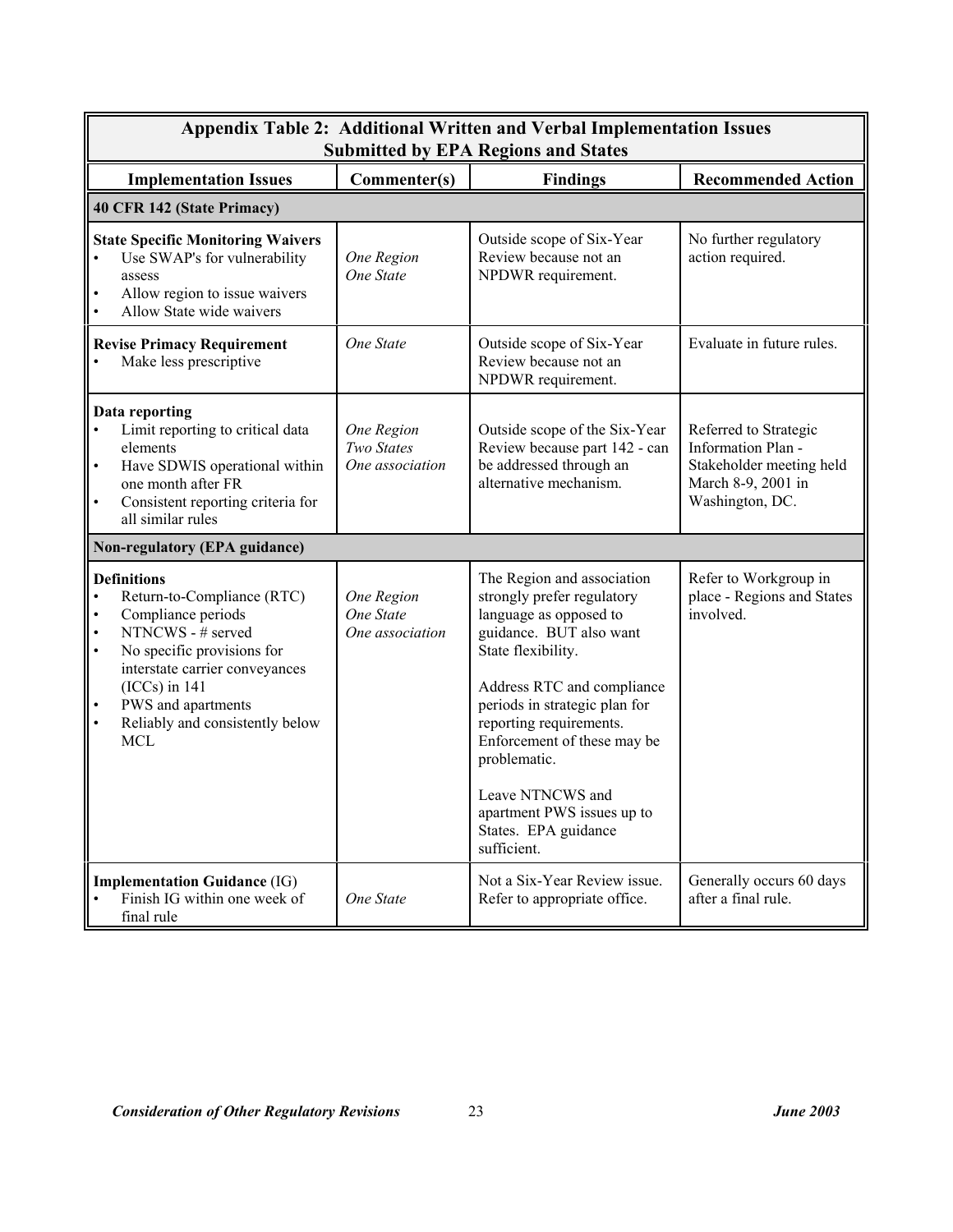| пата тарісту інгрістіст<br>Submitted as Comments to the April 17, 2002 Federal Register Notice                                                                        |                                                   |                                                                                                                                                                                                                                                                                                                                                                                                                                                                                    |  |
|-----------------------------------------------------------------------------------------------------------------------------------------------------------------------|---------------------------------------------------|------------------------------------------------------------------------------------------------------------------------------------------------------------------------------------------------------------------------------------------------------------------------------------------------------------------------------------------------------------------------------------------------------------------------------------------------------------------------------------|--|
| <b>Implementation Issues</b>                                                                                                                                          | <b>Commenters</b>                                 | <b>Summary of EPA Responses</b>                                                                                                                                                                                                                                                                                                                                                                                                                                                    |  |
| <b>Consistent Compliance Monitoring</b><br>Use SMF                                                                                                                    | One association<br>One State                      | The SMF, established by EPA, applies to<br>all of the regulated chemical and<br>radiological contaminants (except lead<br>and copper). In addition, the new<br>chemical and radiological rules are<br>coordinated with the SMF.                                                                                                                                                                                                                                                    |  |
| <b>Simplify Monitoring for IOC, SOC,</b><br>and VOC<br>Consistent language for IOCs with<br>VOC and SOC language from<br>Arsenic Rule                                 | Two associations<br>One State                     | EPA intends to consistently implement<br>compliance determination provisions for<br>IOCs, SOCs, and VOCs for all<br>NTNCWSs and CWSs.                                                                                                                                                                                                                                                                                                                                              |  |
| <b>Public Notification and Consumer</b><br><b>Confidence Report</b><br>PN and CCR should be considered<br>under the Six-Year Review                                   | One State                                         | The CCR and PN Rules are not<br>considered to be part of the NPDWRs, as<br>defined under section 1401 of the<br>SDWA.                                                                                                                                                                                                                                                                                                                                                              |  |
| <b>Revise Lead and Copper Rule</b><br>Release of insoluble components<br>$\bullet$<br>Use Water Quality Parameters as<br>$\bullet$<br>indicators/surrogate monitoring | One association<br>One association<br>One utility | Evaluations and pilot studies by<br>$\bullet$<br>water systems should include testing<br>and consideration of the relative<br>effectiveness of different treatments<br>towards particulate release in<br>systems for which it is important.<br>The Agency believes that the<br>$\bullet$<br>existing protocols as prescribed in<br>the LCR, remain necessary and<br>appropriate.<br>EPA has placed LCR in data gaps<br>$\bullet$<br>category to research implementation<br>issues. |  |
| <b>Fluoride</b><br>Do not require frequent monitoring<br>$\bullet$<br>for systems that fluoridate<br>All fluoride issues should be<br>determined at the local level   | One association                                   | EPA is currently evaluating the health<br>effects of fluoride and will reconsider<br>whether to revise the fluoride NPDWR as<br>part of the next Six-Year Review once<br>the health effects review is completed.                                                                                                                                                                                                                                                                   |  |

┍